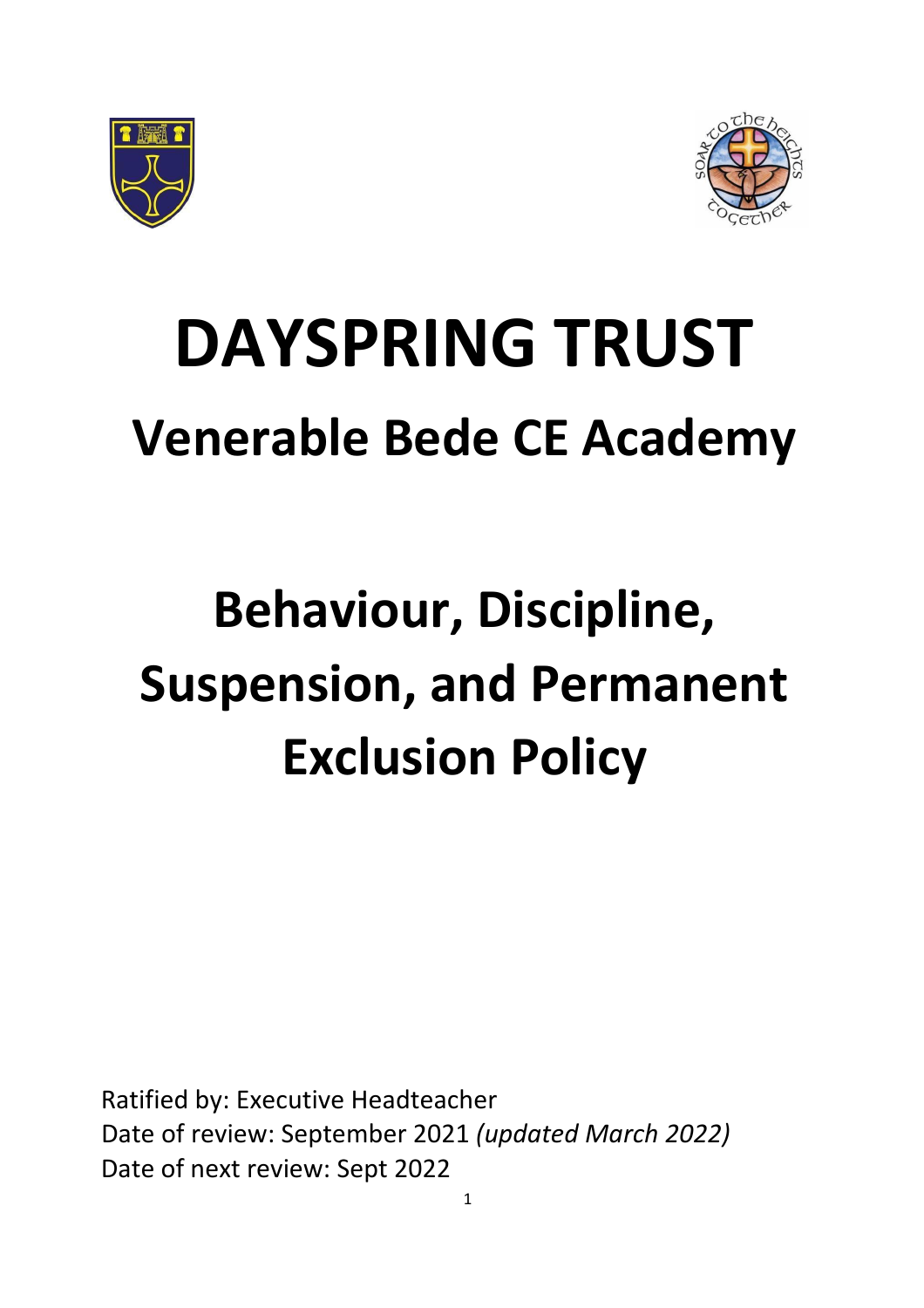### **CONTENTS**

| Contents page - P2                                                                    |
|---------------------------------------------------------------------------------------|
| Ethos and values statement - P3                                                       |
| Addendum to the Behaviour, Discipline, Suspension and Permanent Exclusion Policy - P4 |
| Introduction and key aims - P7                                                        |
| Pupil expectations - P8                                                               |
| Recognising positive behaviour - P8                                                   |
| Sanctions ladder - P9                                                                 |
| Academy support for pupils whose behaviour needs to improve - P12                     |
| Summary of behaviour stages - P13                                                     |
| Sanctions - P16                                                                       |
| Detentions - P18                                                                      |
| Suspension and Permanent Exclusions - P19                                             |
| Searching pupils - P20                                                                |
| Discriminatory behaviour - P21                                                        |
| Conduct outside of the academy - P22                                                  |
| Use of reasonable force - P22                                                         |
| Staff training - P24                                                                  |
| Links to government guidance - P25                                                    |
| Appendix 1 (glossary of key terms) - P26                                              |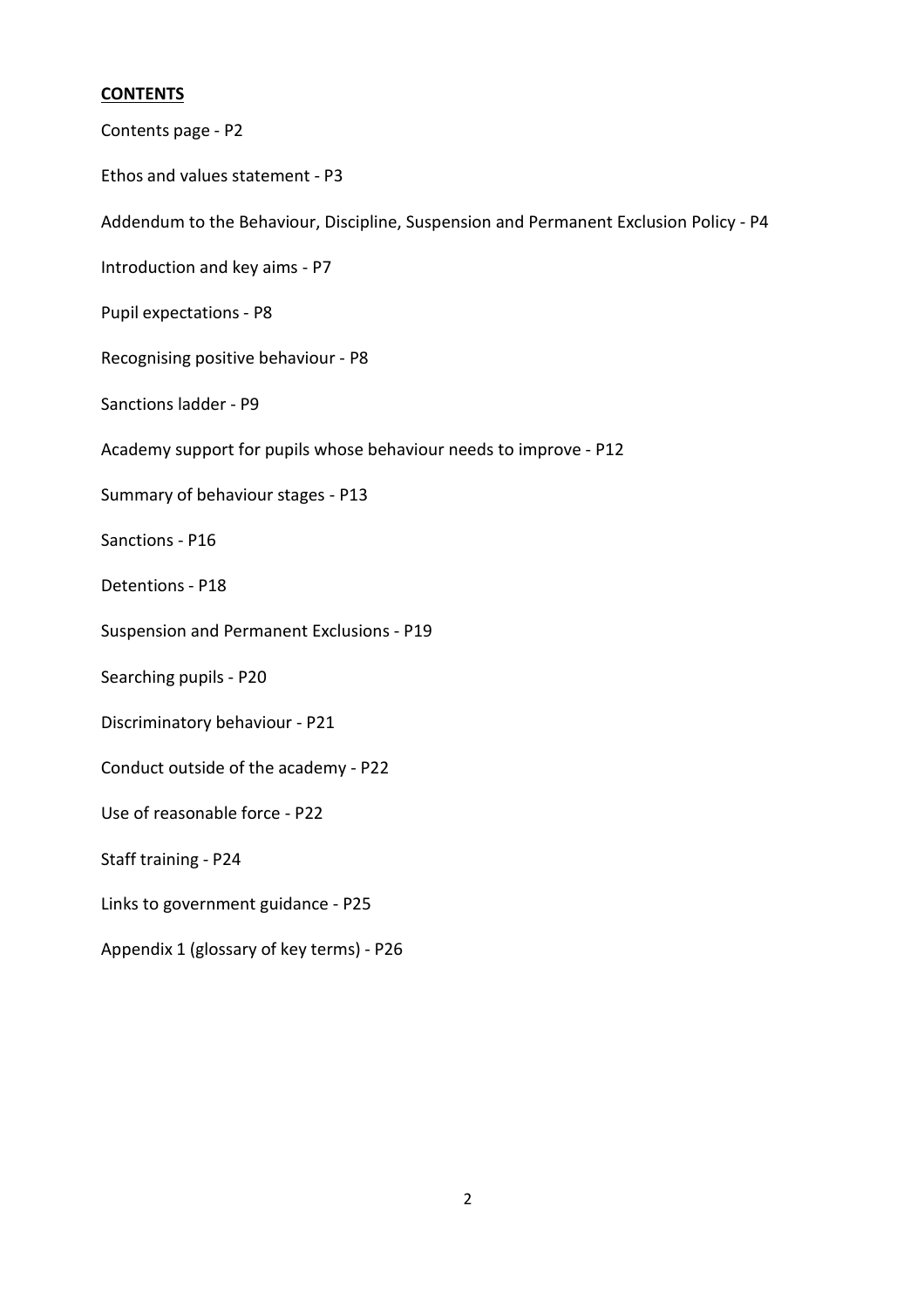The Dayspring Trust aims to serve its community by providing an education of the highest quality within the context of Christian faith and practice. It encourages an understanding of the meaning and significance of faith, and promotes Christian values through the experience it offers to all its pupils. We believe that our Christian values spring from the two great commandments, 'Love God and love your neighbour'. We seek to live this out through the power of the Holy Spirit. St Paul reminds us in Galatians 5.22-23 that the fruit of the Spirit is "Love, joy, peace, patience, kindness, goodness, faithfulness, gentleness and self-control". These are also underpinned by the Old Testament injunction to "Do justly, love mercy and walk humbly with our God" Micah 6.8. These values rooted in the Christian Faith come as a package and we aim to embed them in the life of our academies in a worked out way. We recognise that at times we may highlight particular values to bring them into greater prominence within our academies and these are currently the five values of Forgiveness, Hope, Joy, Perseverance and Wisdom. We believe these values to be in accordance with British values springing from our Judeo-Christian roots. Collective worship will play a major and vital part in assisting with this process of embedding these values in the life of our academies.

The Multi Academy Trust Members and Directors are aware of their responsibilities in law and are committed to the provision of an excellent education within its academies in accordance with our Anglican foundation. This is embraced in our Dayspring Trust vision statement:

- **Forge a supportive and challenging family of academies**
- **Provide excellent education within a strong Christian community**
- **Resource our pupils for wise and generous living**

In addition, each Academy also has its own distinctive mission statement, flowing out from the vision statement of the Dayspring Trust.

#### **At Ian Ramsey CE Academy:**

"Together to learn, to grow, to serve."

This is embodied in scripture:

*'Each of you should use whatever gifts you have received to serve others, as faithful stewards of God's grace in its various forms.' 1. Peter 4.10*

#### **At Venerable Bede CE Academy:**

"Soar to the heights together"

This is embodied in scripture:

*'But those who hope in the Lord will renew theirstrength. They willsoar on wingslike eagles; they will run and not grow weary, they will walk and not be faint.' Isaiah 40:31*

This policy has been developed to take into consideration our ethos as well as local and national policy and guidance.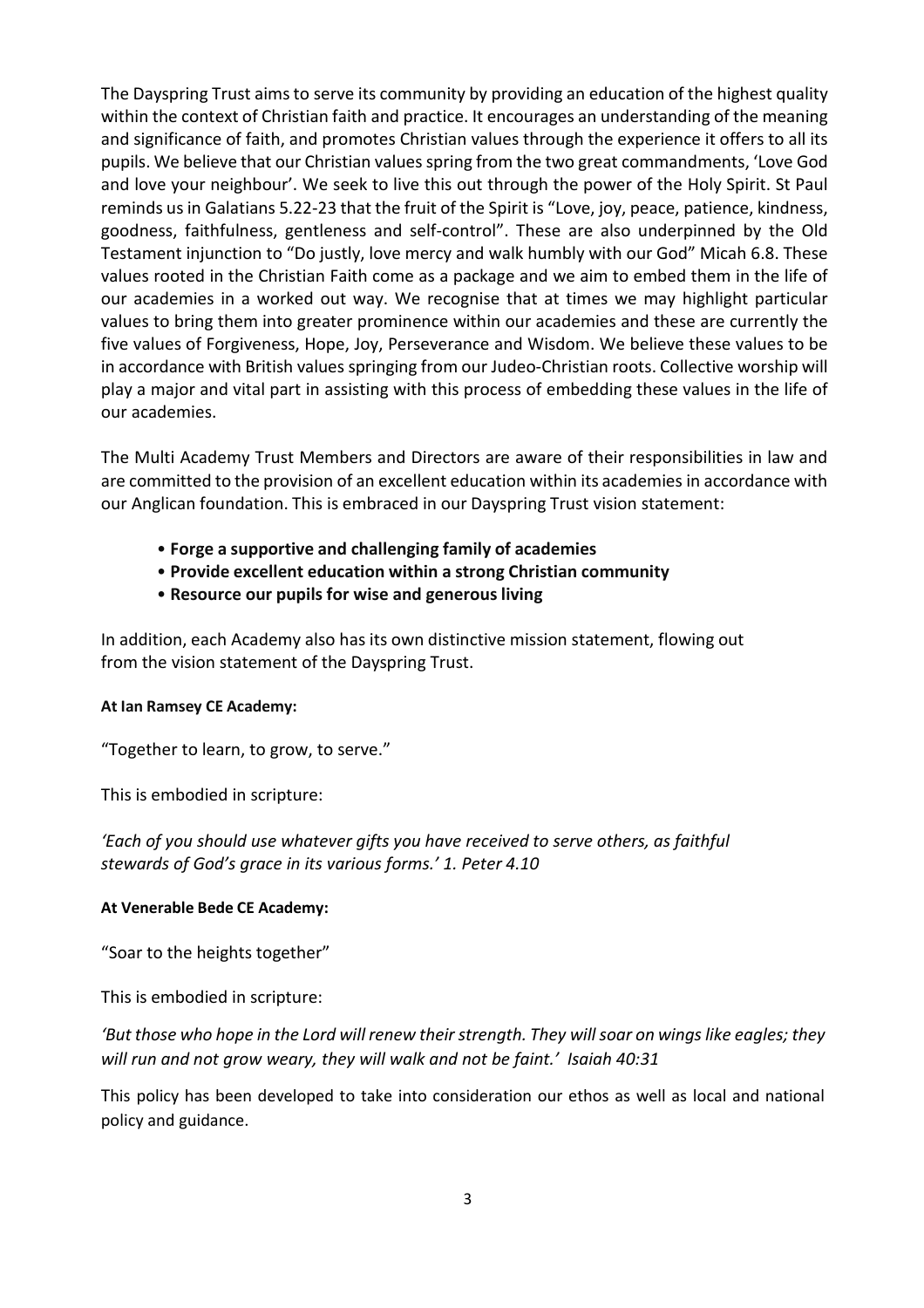## **Venerable Bede CE Academy - Addendum to the Behaviour and Discipline Policy due to the circumstances of COVID-19**

Due to the continued circumstances of the COVID-19 virus, it is necessary that all schools continue to be prepared and have appropriate arrangements in place in relation to behaviour and discipline and the management of pupils. This addendum to the Behaviour, Discipline, Suspension, and Permanent Exclusion Policy ensures all staff, directors, pupils and parents/carers understand our protocols for managing behaviour during this time.

#### **Pupil expectations**

In light of the current unprecedented circumstances of the COVD-19 virus, it is vitally important for all pupils to follow the simple behaviour expectations outlined in the Behaviour, Discipline, Suspension, and Permanent Exclusion policy:

- To be ready (for school and learning)
- To be respectful (to others, to themselves and to the environment around them)
- To be safe (in lessons and around the academy)
- By following these expectations, pupils will put Jesus' teaching of 'love your neighbour as yourself' into practice and promote the Academy's core Christian values of joy, hope, forgiveness, wisdom and perseverance.

Currently the following strategies will remain in place:

- Hand sanitisation boxes are placed in each classroom. Pupils are expected to use these as they enter a classroom (and also sanitise their desk area)
- There are designated outside areas for each year group during break time
- Will be able to access their lockers at the start and end of the school day.
- During break and lunch time there are specific toilets for each year group. There will be regular cleaning of these toilets throughout the day.
- Follow the government guidance regarding the wearing of face masks in communal areas and in classrooms, unless medically exempt. This also applies if there is an outbreak in school and it is considered prudent to adopt face masks again on a temporary basis – see the latest risk assessment which is displayed on the school's website for the latest updates. Any pupil who wishes to wear a facemask for personal reasons is allowed to do so in lessons and around school as long as it is deemed safe for them to do so or it does not impact on their learning.

Additionally, in order to ensure that all pupils and staff are kept safe during these unprecedented times, pupils MUST adhere to the following rules whilst they attend school:

- Comply with all the strategies outlined above
- Follow staff instructions first time with no argument or debate
- Sit in the seat that has been allocated for them in classrooms by the classteacher.
- Follow sanitisation measures (e.g. sanitise their hands when entering each classroom and sanitise their desk area, wash their hands and sanitise them after using thetoilet).

#### **Positive behaviour management**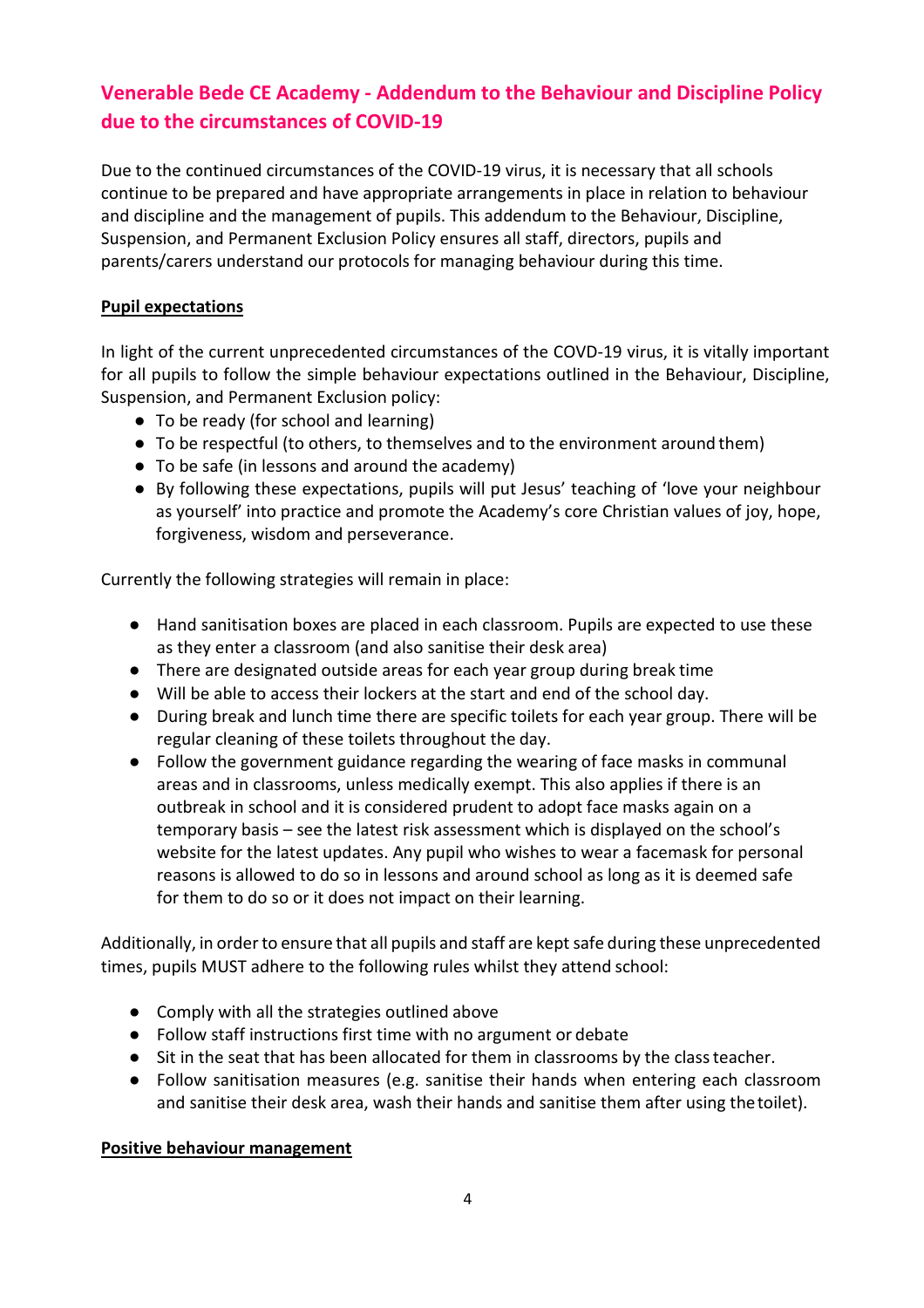In line with the spirit of the Behaviour, Discipline, Suspension and Permanent Exclusion Policy, all staff will endeavour to use positive behaviour management to encourage pupils in their learning and to promote good behaviour. This will be seen through positive behaviour being consistently recognised, rewarded and celebrated. Positive behaviour management will continue toinclude:

- Praise and positive verbal feedback whilst pupils are in the classroom and/or around school
- Positive behaviour points recorded on the Class Charts system
- Use of the Positive Behaviour and Good Conduct awards
- Communication with parents/carers through the Class Charts app in relation to positive behaviour.
- Telephone communication with parents/carers in relation to positive behaviour.
- Access to the Class Charts rewards shop.

#### **Consequences for negative behaviour**

Whilst we encourage, promote and reward positive behaviour, any negative behaviour will not be tolerated and appropriate sanctions will be put in place. Clear pupil expectations exist, as well as specific rules to promote the safety of all during the current pandemic. All pupils are expected to follow these at all times. Pupils are expected to be responsible for their own behaviour and actions.

In relation to negative behaviour, the sanctions ladder (as outlined in the Behaviour, Discipline, Suspension, and Permanent Exclusion policy) will be used. The sanctions ladder is displayed in each classroom and provides a clear and consistent approach to behaviour management.

In the current circumstances, maintaining the safety of all pupils and staff is of paramount importance. For pupils who repeatedly refuse to follow the behaviour expectations, or deliberately put the safety of other pupils and staff in jeopardy (for example, purposefully coughing on someone), then significant consequences will apply. These may include:

- Fixed-term suspension to home
- Working from home (accessing online learning) until a meeting can be organised with parents/carers to ensure that safety can be maintained
- Time spent in the Learning Zone to support learning and behaviour
- Permanent exclusion

#### **Support for pupils**

Many pupils are likely to continue to need social, emotional and behavioural support. Some pupils will need extra support, such as those who have had poor attendance or those who have previously shown behavioural issues. Pupils with special educational needs and disabilities (SEND), as well as those who have not engaged with school during the coronavirus (COVID-19) outbreak may also need further support.

This support may take the form of:

- Increased engagement with parents/carers to plan for their child's return to school
- Staff training linked to pupils who may require additional support
- Ensuring that all pupils are aware of updates to the Behaviour, Discipline, Suspension, and Permanent Exclusion Policy and the behaviour expectations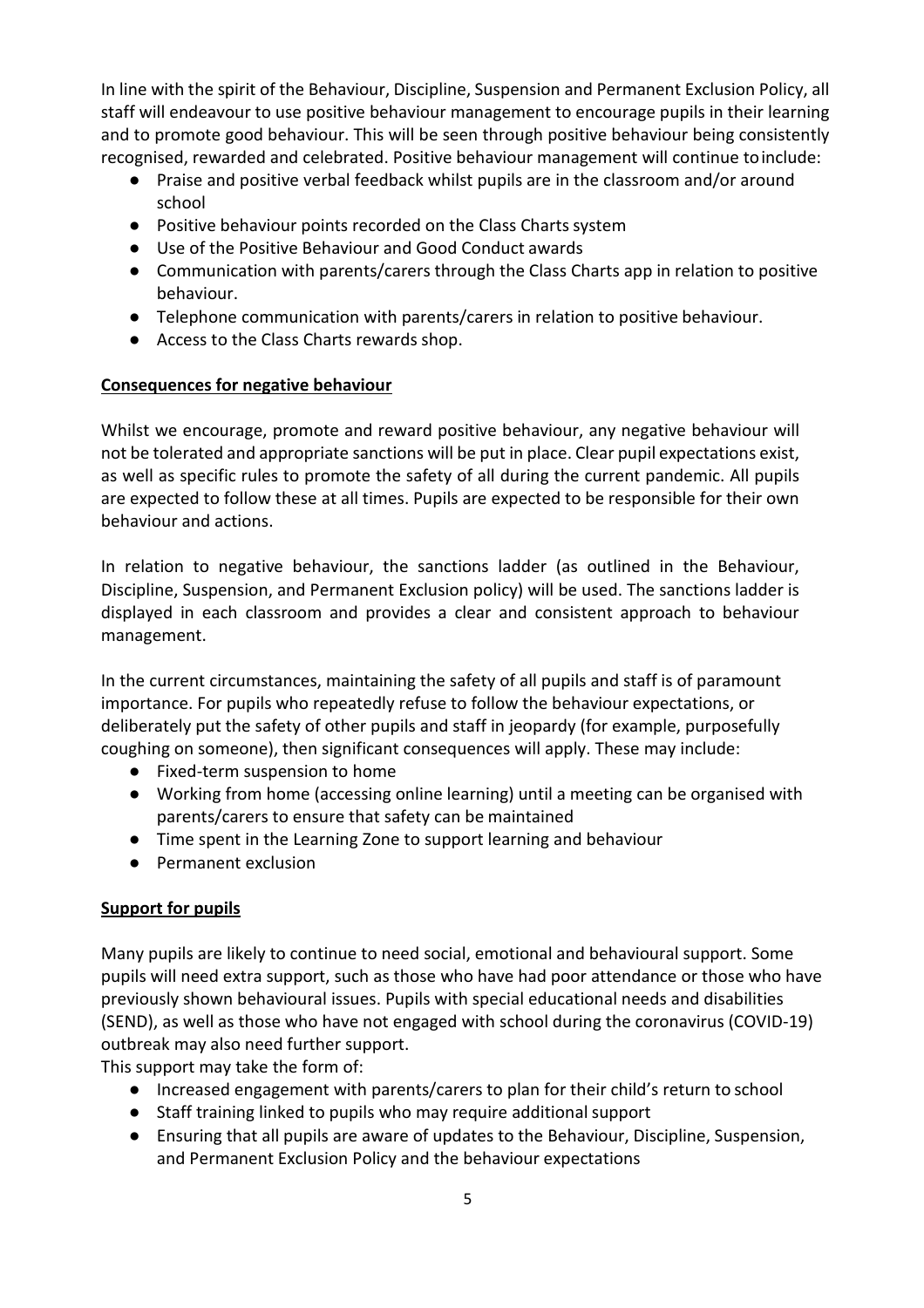- Consistent application from all staff of the Behaviour, Discipline, Suspension, and Permanent Exclusion Policy and the application of rewards andconsequences
- The creation or updating of support plan (which are then shared with all staff, pupils and parents/carers)
- Linking with outside agencies and support services toensure that targeted support is available as appropriate to the individual pupil.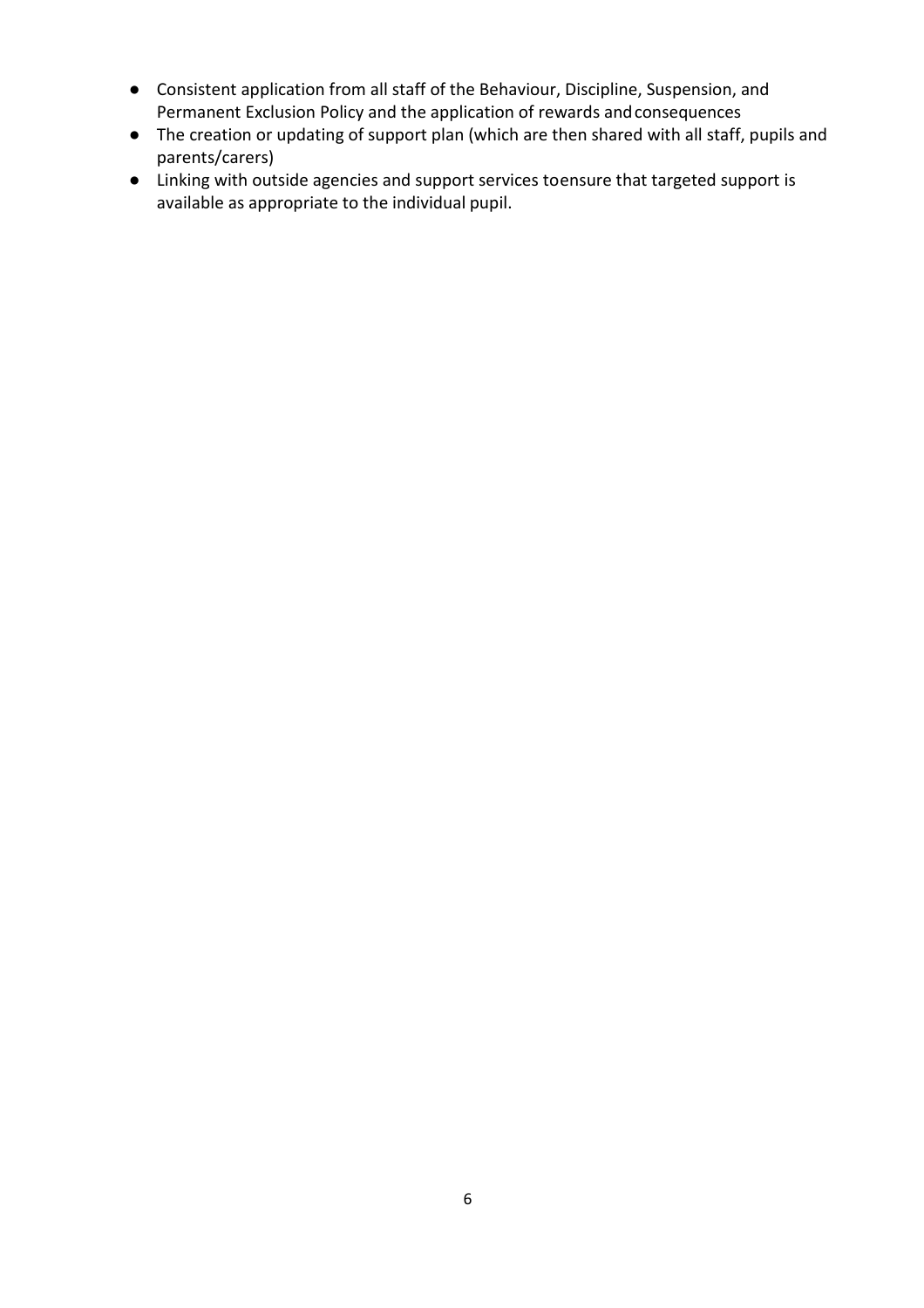## **Introduction**

In order to fulfil the Academy mission of ensuring a first class education and a breadth of opportunity to all of our pupils in light of the Christian Gospel, it is essential that we encourage the highest standards of learning behaviours. We must also ensure a robust reward system where achievement and effort are praised and rewarded in equal measure. Only then will each pupil and member of staff be able to "soar to the heights together".

In the following document, we will outline how we promote positive behaviours for learning, reward positive behaviour, as well as explaining what sanctions and systems are in place to support this. The end result is that in all areas of the Academy, our pupils and staff should show and expect to see the highest standards of behaviour. It should be the case that every member of our community feels valued and respected, and that each person is treated fairly within a climate of mutual trust and respect. This will ensure that we provide a caring, positive, safe and stimulating environment, which promotes the social, moral, spiritual and cultural development of everyone.

We should recognise that the success of our behaviour and reward systems depend on the full support of parents/carers. The Home-Academy Agreement, which everyone should sign, forms the core agreement of how we will work together. This agreement is signed upon entry to the Academy. It is updated in accordance with our policy review cycle.

The Academy has a whole-school approach to managing behaviour, using positive and assertive teaching techniques where pupils are rewarded for positive behaviour. Utilising the 'Pivotal' approach to behaviour management there is an agreed set of pupil expectations, which are displayed in every classroom and around the academy, a system of rewards for positive behaviour and a set of sanctions for unacceptable behaviour.

## **The Behaviour, Discipline, Suspension, and Permanent Exclusion policy aims to:**

- Provide a consistent framework for behaviour, discipline, suspension, and permanent exclusion.
- Ensure that pupils follow the Academy's behaviour expectations of being ready, respectful and safe.
- Promote good behaviour and self-discipline through our key Christian values of hope, forgiveness, wisdom, joy and perseverance.
- Ensure that positive behaviour is consistently recognised, rewarded and celebrated.
- Ensure that Class Charts is used as the mechanism to facilitate and celebrate pupil behaviour and rewards.
- Recognise that this policy must apply to the behaviour of all its members: to adults (teachers, other staff, parents/carers, and visitors) as well as to pupils' behaviour. Only by example can we teach and demand good standards of behaviour from those whose education is entrusted to us.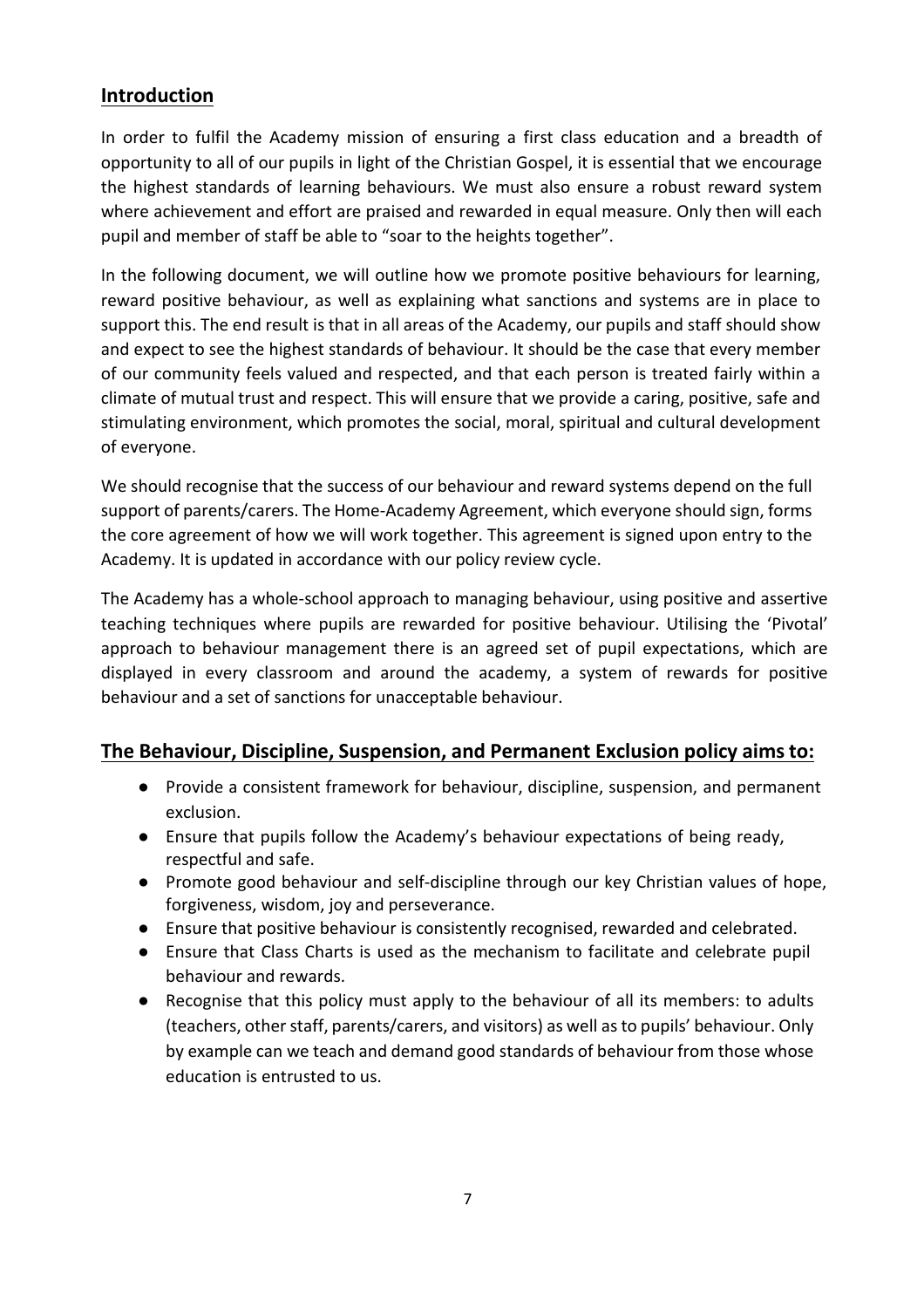## **Pupil expectations**

In order for the Academy's aimsto be successful, pupils have a responsibility to follow the simple expectations:

- To be ready (for school and learning)
- To be respectful (to others, to themselves and to the environment around them)
- To be safe (in lessons and around the academy)
- Through following these expectations pupils will put Jesus' teaching of 'love your neighbour as yourself' into practice and promote the Academy's core Christian values of joy, hope, forgiveness, wisdom and perseverance.

## **Recognising, rewarding and celebrating positive behaviour**

Pupils learn more successfully and have their self-esteem raised through positive recognition, praise, reward and celebration. Therefore, at the Venerable Bede CE Academy positive behaviour will be consistently recognised, rewarded and celebrated. The Academy will use the Class Charts programme to recognise and record positive pupil behaviour. This will then allow for a consistent approach to pupil rewards which may include:

- Praise and positive verbal and written feedback
- Positive behaviour points recorded on the Class Charts system and access to the Rewards Shop
- Use of the Positive Behaviour and Good Conduct awards
- Constant communication with parents/carers of positive behaviour points through the Class Charts app.
- Positive recognition emails sent home to parents/carers through the Class Charts app.
- Regular celebration of pupil achievement through Heads of Year and the Senior Leadership Team
- Positive behaviour cards, postcards and certificates
- Year group award ceremonies
- Positive behaviour mentioned in school reports
- Prefect status
- Gold Cross awards

## **Consequences for negative behaviour**

Whilst we encourage, promote and reward positive behaviour, any negative behaviour will not be tolerated and appropriate sanctions will be put in place. Clear pupil expectations exist, and all pupils are expected to follow these guidelines. Pupils are expected to be responsible for their own behaviour and actions.

**Serious breaches of the Academy's Behaviour, Discipline, Suspension, and Permanent Exclusion policy, for example, bringing illegal substances and offensive weapons into the academy, are likely to result in an immediate permanent exclusion.**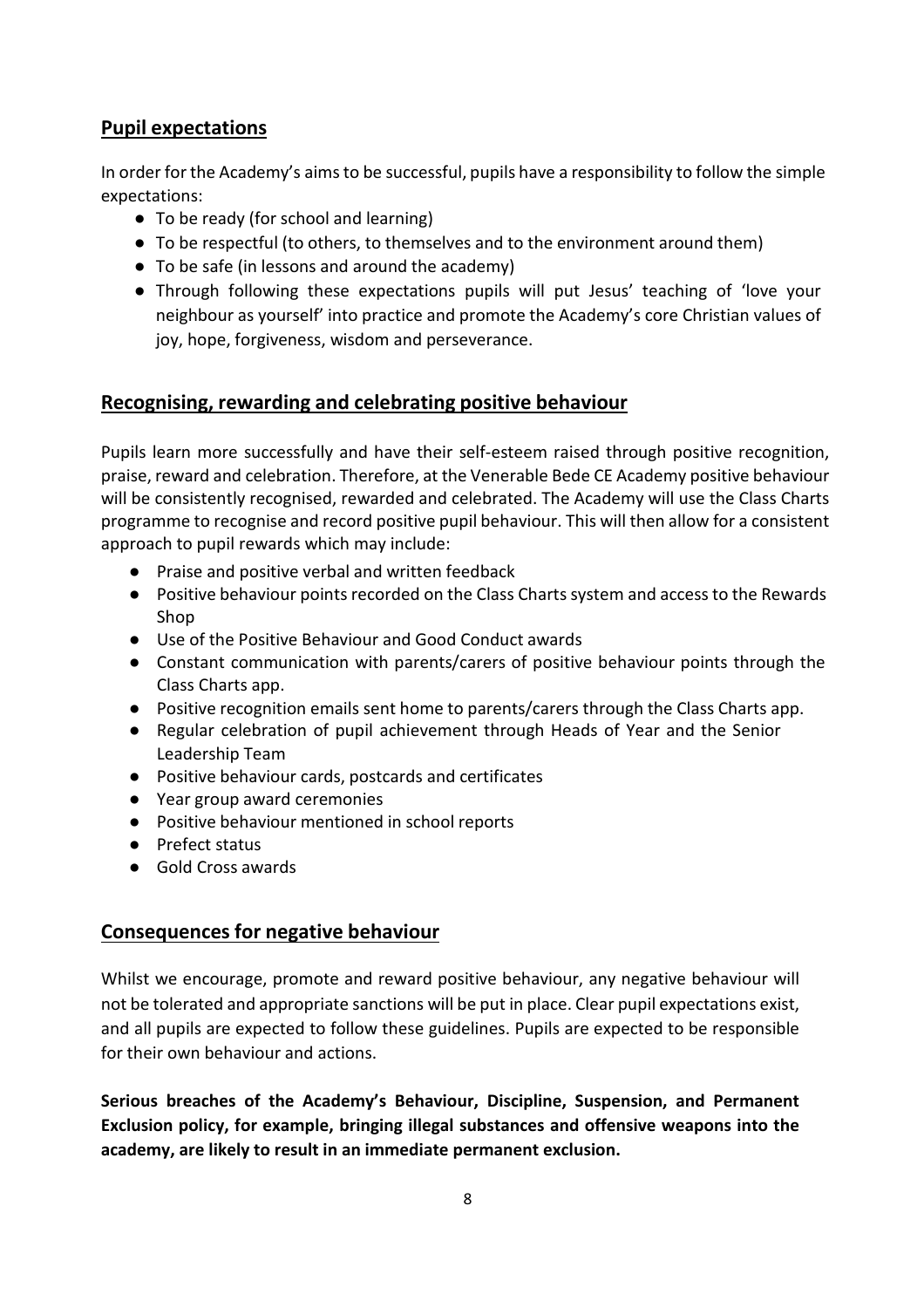Disruption to learning and good order within the Academy will be dealt with positively and as soon as it occurs by the member of staff who is responsible at that time for the pupil displaying inappropriate behaviours. So that pupils are able to understand how to regulate their behaviour the following sanctions ladder should be applied consistently. During Tutor Time and as part of the Personal Development curriculum it will be explained to pupils.

The Class Charts programme will be used to record any examples of negative behaviour, both within classrooms and around the Academy. This allows for consistent communication with parents/carers through the Class Charts app. Using Class Charts to record negative behaviour will also allow for tutors, Heads of Department, Heads of Year and the Senior Leadership Team to monitor pupil behaviour in their respective areas.

## **Sanctions Ladder (in line with Positive Behaviour Management)**

| <b>Sanction Level</b>         | <b>Action /Outcome</b>                                                                                                                                                                                                                                                                                                                                                                                             |  |  |
|-------------------------------|--------------------------------------------------------------------------------------------------------------------------------------------------------------------------------------------------------------------------------------------------------------------------------------------------------------------------------------------------------------------------------------------------------------------|--|--|
| Step 1: Warning               | Staff will engage with the pupil (by name if possible), letting<br>the pupil know what behaviours are causing concern and re-<br>direct them positively by explaining why the behaviours are<br>not acceptable.                                                                                                                                                                                                    |  |  |
| <b>Step 2: Formal Caution</b> | If the pupil does not listen to the warning, movement<br>within the classroom / from the area (if not in a classroom)<br>may be required.<br>This gives the pupil the opportunity and space to stop their<br>unacceptable behaviours. This caution should be recorded on<br>Class Charts so that communication with home is maintained.<br>Call Back 10 minutes: break, lunch or after school - may be<br>applied. |  |  |
| <b>Step 3: Detention</b>      | If having been moved and spoken to a pupil still persists in their<br>unacceptable behaviour, a suitable detention (30 min $-1$ hour)<br>should be issued. This should be recorded on Class Charts.                                                                                                                                                                                                                |  |  |
| <b>Step 4: Withdrawal</b>     | Should the stages above not moderate a pupil's behaviour, the                                                                                                                                                                                                                                                                                                                                                      |  |  |
| from lesson                   | next step is to remove them from the lesson using the support of<br>senior staff through ON CALL (HOD/HOY/SLT). A detention will be<br>issued.<br>Note: serious poor behaviour will result in movement up the<br>steps straight away.                                                                                                                                                                              |  |  |

Sanctions should be applied rigorously and sequentially. Pupils should be aware of the stage they are at, and should move up one stage at a time, unless there is a serious breach of discipline e.g. violence/verbal abuse. In such cases, immediate use of the **ON CALL** system would be appropriate.

So that Heads of Department (HOD) and Pastoral staff can effectively manage behaviour across the Academy, steps 2, 3 and 4 should be recorded on the Class Charts programme. Teachers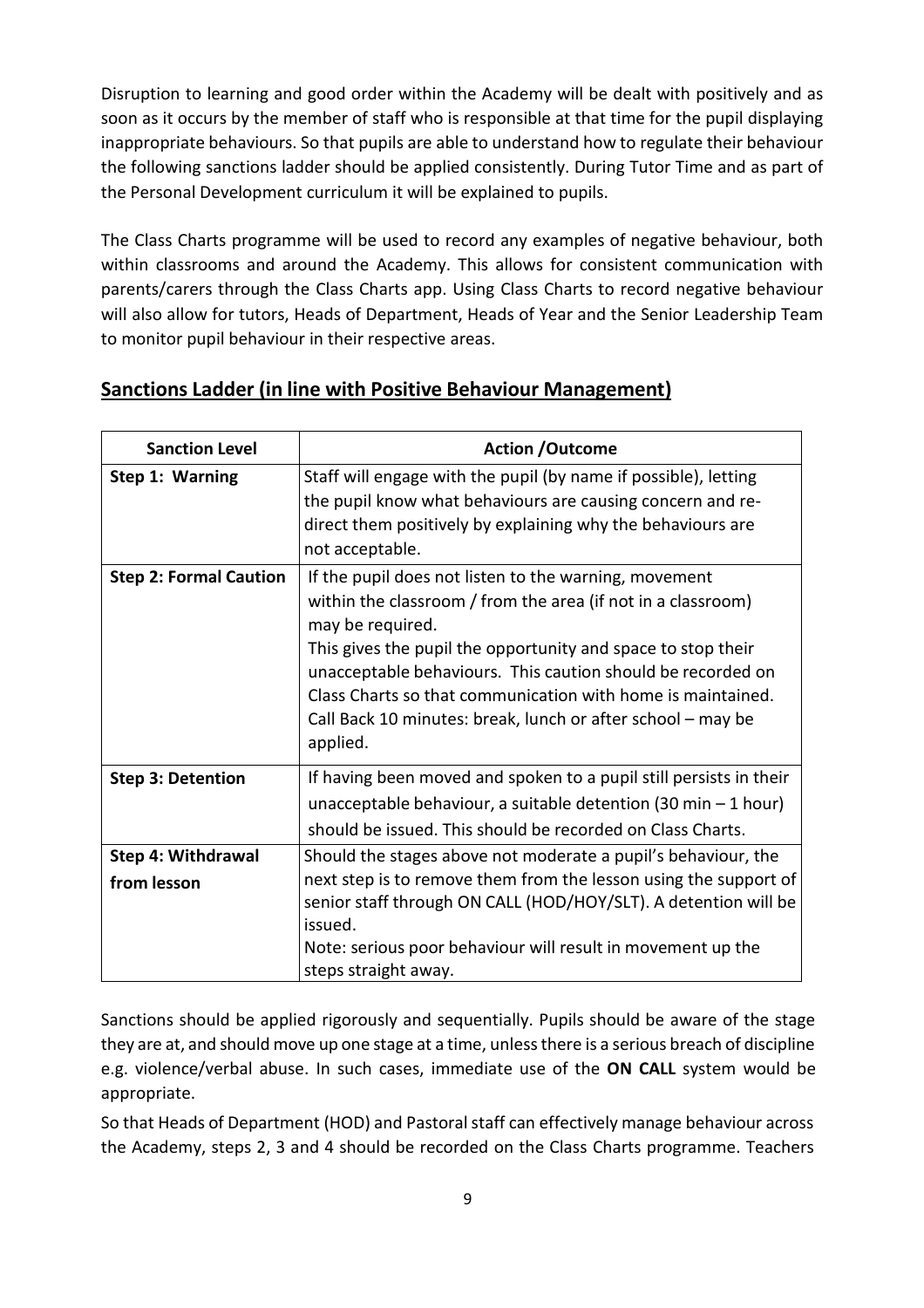should also ensure that serious behaviour incidents are discussed with the appropriate HOD at the earliest convenience.

Teaching staff should always report to the HOD any incident which has escalated to step 4 as soon as possible, but no later than the end of the same school day. Wherever possible the member of staff should phone home to speak with parents/carers about the incident which led to the pupil being withdrawn from the lesson. **If the member of staff is not able to make the call, liaison with the HOD/HOY should occur to ensure that parents/carers receive a call from someone in school.**

Each lesson should be seen as a fresh start. In order for this to be effective, the negative behaviours should have been appropriately addressed by the member of staff concerned, with the help and support from HOD/HOY and senior staff as appropriate. Equally, each pupilshould be afforded the opportunity to explain their behaviours and why they occurred. All staff should reflect on the situation and look at whether they could have taken any alternative actions which might have enabled the pupils to react in a more positive way. The Venerable Bede Church of England Academy therefore emphasises the importance of restorative justice. This chimes with the Christian value of forgiveness and Jesus' teachings in relation to the forgiveness of others. There is an expectation that staff model the value of forgiveness and put Jesus' teachings on forgiveness into practice. Detentions should be used to model the restorative justice approach.

By having a consistent approach, all staff will support each other and the pupils will be supported and encouraged to manage their own behaviour consistently well.

In order for this system to work smoothly, it is important to remember that the class teacher is empowered to be responsible for the management of pupils within their classroom, and will be supported to do so by senior colleagues (HOD/HOY/SLT).

Pupils failing to turn up/respond to sanctions **WILL** be followed up, in the first instance by the class teacher, then supported by the HOD and HOY. More serious breaches of pupil behaviour may need to be dealt with by Assistant Head Teachers or in extreme circumstances, the Deputy Headteachers or Headteacher.

When dealing with the consequences of negative behaviour, it is important to have the fullest picture of a pupil's behaviour so that any incident may be seen in the widest possible context. This detail will be used to judge which sanction is appropriate and may also help to identify any underlying cause for the behaviour. This in turn may impact on future work with the pupils and their parents/carers in order to improve future behaviour. All unacceptable behaviours should be recorded using the Class Charts programme. Any of the following outcomes may result following an episode of unacceptable behaviour displayed by a pupil:

- Moving a pupil's position in class.
- Call back (5-10 minutes at break, lunch or afterschool).
- Withdrawal of other privileges.
- Detention (including whole-school detention).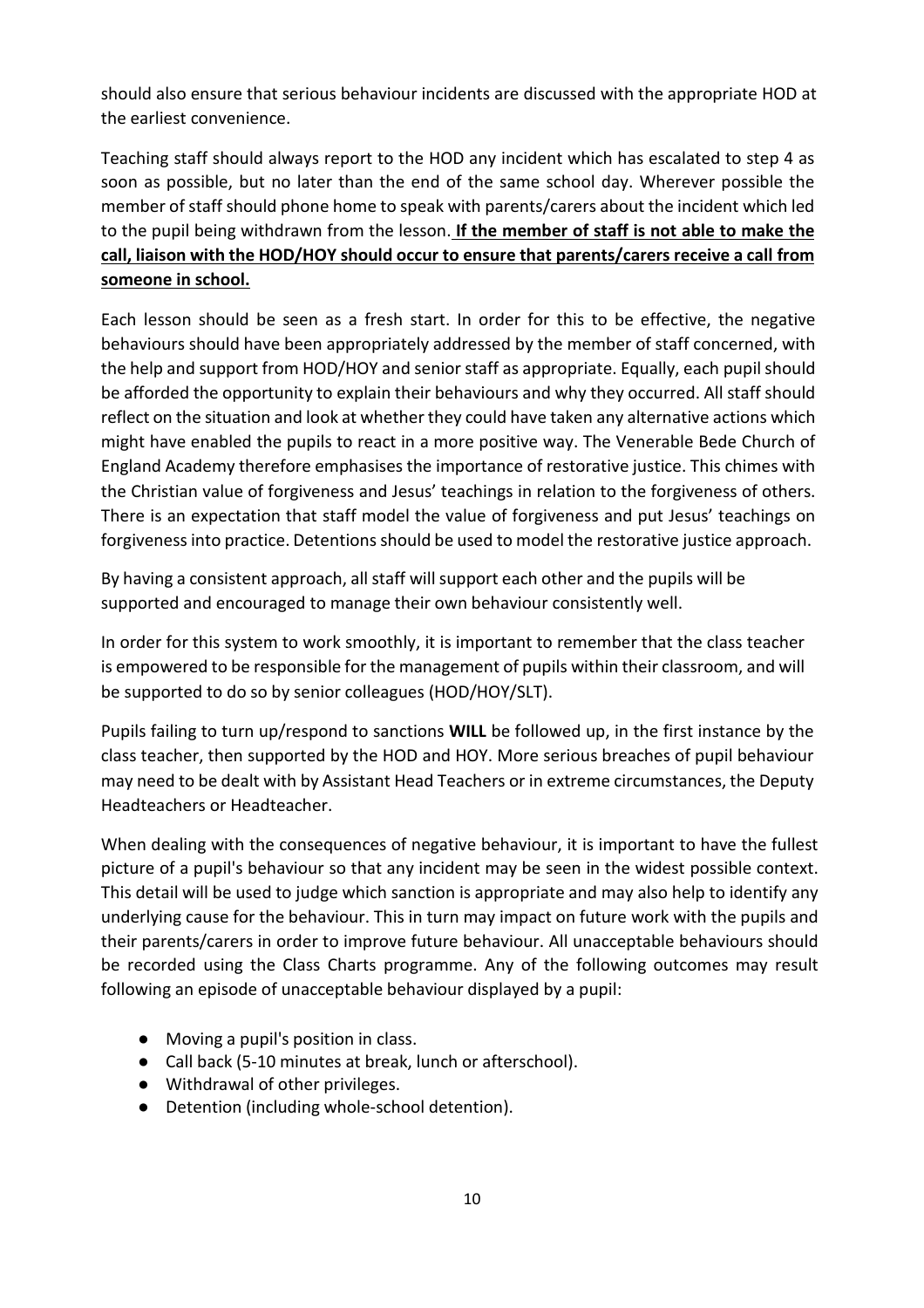- Discussion with parents/carers of unacceptable behaviours which may be by phone call, letter, or in person by invitation to attend the Academy for a behaviour review meeting.
- Referral to the Head of Department / Head of Year.
- Being placed on report to the Head of Department or Head of Year.
- Removal from class by "On Call" and working in R37 the Academy's quiet room.

#### **For continuous or more serious breaches of the code of behaviour, a pupil may be:**

- Removed from mainstream lessons and placed in "Learning Zone" to work with our Behaviour Support Workers. During this time, additional 1:1 support work/behaviour modification techniques will be explored. Referral may also be made to Sunderland Local Authority's Behaviour Support Service.
- In consultation with Head of Year, parent/carers, (and Assistant Headteachers or Deputy Headteachers), the drawing up of a "Pupil Support Plan" which could include the involvement of agencies outside of the Academy if it is thought that this would benefit the pupil or family. See below for further details of Pupil Support Plans.
- Fixed Term Internal Suspension in the Learning Zone where any single episode (or ongoing behaviours) are considered to be extreme enough, it might be necessary to educate a pupil in the Learning Zone. This may mean a different start and finish time to the main school population. Pupils may continue learning after the Academy finishes until 4.00 p.m. each day.
- Fixed Term Suspension "Offsite" when a single extreme event occurs which significantly undermines the good order of the Academy, it may be necessary to exclude a pupil to home (see ["Exclusion from maintained schools, Academies and](https://www.gov.uk/government/publications/school-exclusion) pupil referral units in [England"](https://www.gov.uk/government/publications/school-exclusion) linked at the end of this policy).
- Involvement of an educational psychologist to determine whether any learning needs have been missed or referral to external agencies for support.
- Managed move: where a pupil's behaviour has not improved through any of the behaviour modification processes, despite the best attempts of the Academy and parents/carers, a managed move to another local partner secondary school might be considered to give the pupil the opportunity for a fresh start.
- Referral to Sunderland Local Authority's "Vulnerable Pupils' Panel" to request a hub assessment placement or a placement in the pupil referral unit, "The Link School", where more in-depth behaviour support can be given to try and modify the pupil's inappropriate behaviour.
- Permanent Exclusion could occur in response to a serious breach, or persistent breaches, of the Academy's behaviour policy, where allowing a pupil to remain in the Academy would seriously harm the education or welfare of the pupil or others in the Academy.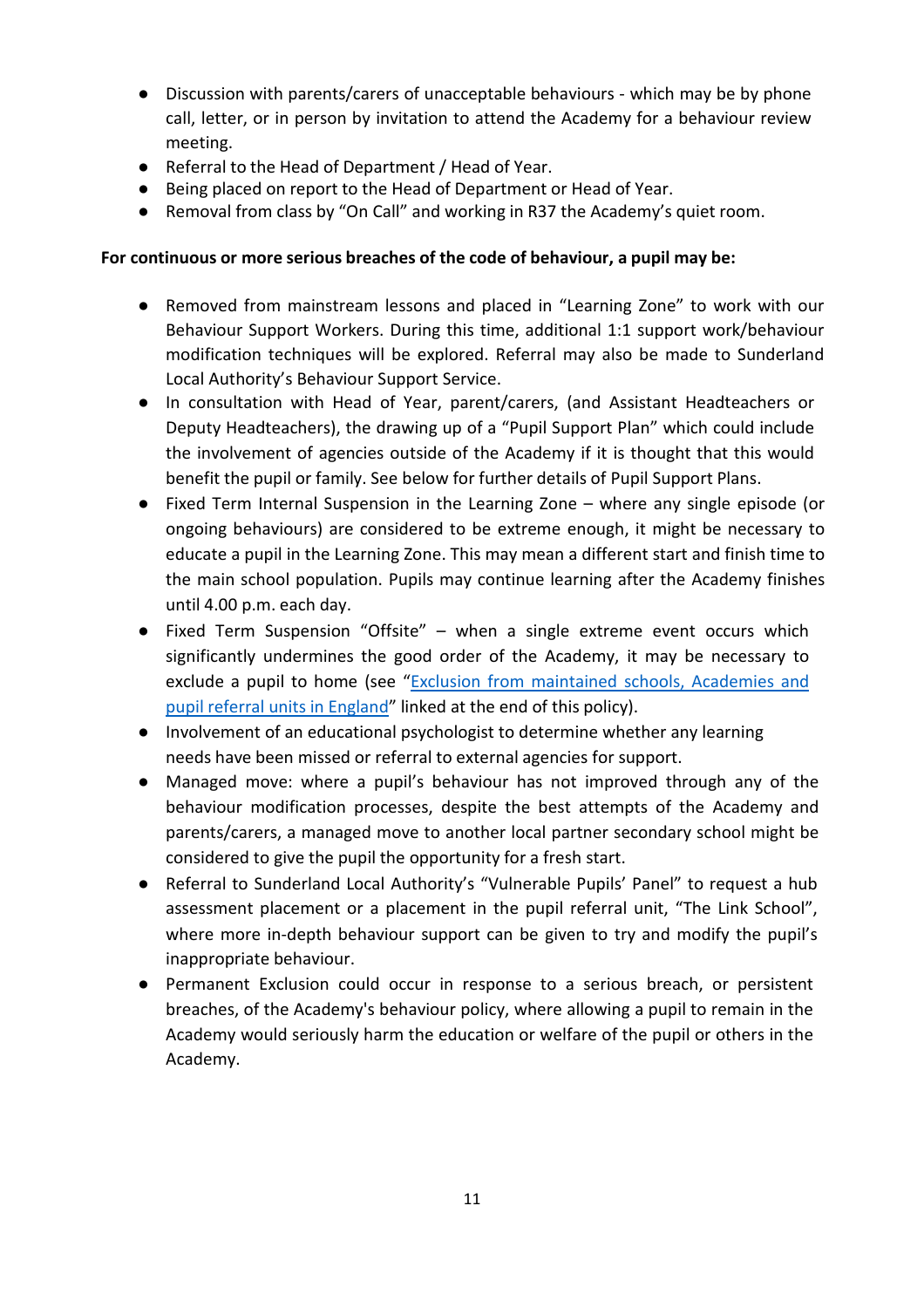## **Academy support for pupils whose behaviour needs to improve**

There are occasions, when the usual sanctions which would be applied might require adapting because of the individual circumstances of the pupil. In such a case a 'Pupil Support Plan' might be considered. This plan would be organised by the Head of Year in consultation with the Assistant Headteachers. All Pupil Support Plans will take into consideration Sunderland Local Authority's Social Emotional Mental Health ranges. Parents/carers would be invited to be part of the process, to meet in the Academy and to discuss what an appropriate course of action would be. This meeting may involve other agencies from outside the Academy as necessary. This meeting will consider the causes for concern and the steps suggested to improve the situation. In drawing up the Pupil Support Plan, the Academy will, in discussion with others:

- 1. Consider offering structured 1:1 support and counselling
- 2. Review any learning difficulties and put in place a programme where necessary
- 3. Consider changes of sets or class
- 4. Consider a placement for a period of time at either an on or off site alternative education provision

5. In consultation with the pupil's parents/carers and the LA, consider a managed move to another school

The Pupil Support Plan should have an agreed time limit, be monitored and reviewed regularly by the Head of Year. Rewards for meeting targets and sanctions for noncompliance should be made clear at the outset.

Atthe end ofthe agreed period the intervention package may, according to level of itsimpact on improving the situation:

- 1. Be reduced or removed.
- 2. May be continued for a further period with or without amendments.

3. Or, where there has not been enough improvement in the pupil's behaviour consider the next steps that need to be taken.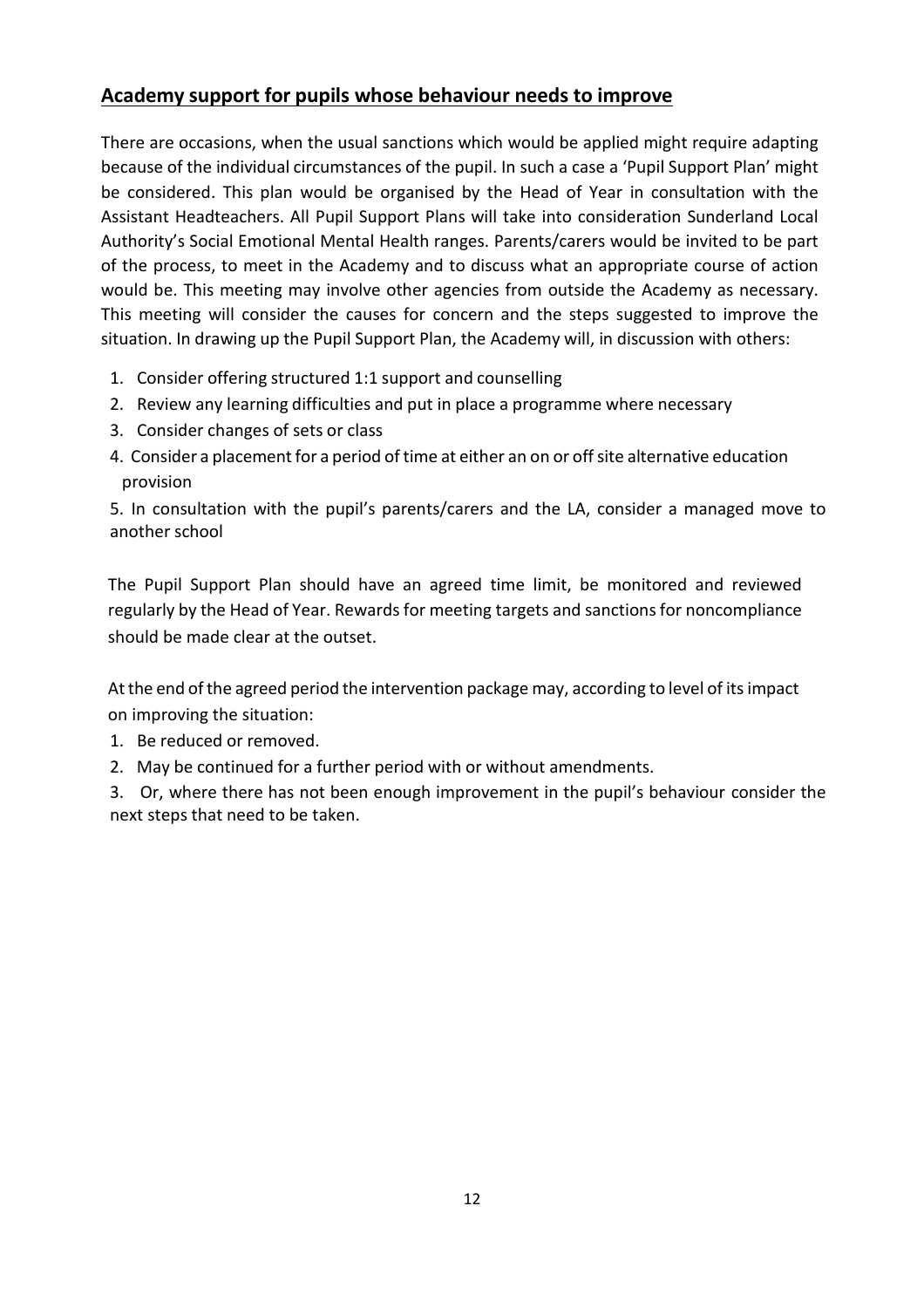## **Summary of behaviour stages**

Note - movement between the behaviour stages would usually be sequential. However, it may be necessary to move to a specific behaviour stage e.g. if there is a significant breach of academy rules/expectations.

| <b>Stage</b> | Summary of behaviour concern - including possible<br>behaviour strategies                                                                                                                                                                                                                                                                                                                                                                                                                                                  | <b>Potential communication with</b><br>parents/carers                                                                                                                                            |  |
|--------------|----------------------------------------------------------------------------------------------------------------------------------------------------------------------------------------------------------------------------------------------------------------------------------------------------------------------------------------------------------------------------------------------------------------------------------------------------------------------------------------------------------------------------|--------------------------------------------------------------------------------------------------------------------------------------------------------------------------------------------------|--|
| Stage 1      | <b>Behaviour concerns (1)</b><br>Poor behaviour seen in a subject.<br>Potential behaviour management strategies:<br>Monitoring of behaviour by tutor<br>Monitoring of behaviour by individual class teachers<br>Use of Academy sanctions including call back,<br>detentions and use of Room 37 (on-call)                                                                                                                                                                                                                   | <b>Class Charts</b><br>Phone calls from<br>tutor/class teachers                                                                                                                                  |  |
| Stage 2      | <b>Behaviour concerns (2)</b><br>Poor recurring behaviour in a subject.<br>Potential behaviour management strategies:<br>Continued use of Academy sanctions including call<br>back, detentions (including whole-school detention)<br>and use of Room 37 (on-call)<br>Use of restorative justice between pupil and teacher<br>Department report (through Class Charts)<br>HoY round robin to all pupil's teachers                                                                                                           | <b>Class Charts</b><br>$\bullet$<br>Phone calls from class<br>teachers/Heads of<br>Department                                                                                                    |  |
| Stage 3      | <b>Continued behaviour concerns</b><br>Poor behaviour shown in a range of subjects and/or within<br>school time.<br>Potential behaviour management strategies:<br>Head of Year monitoring of pupil's behaviour<br>$\bullet$<br>Head of Year report (through Class Charts)<br>Follow the advice outlined in SEMH range 1                                                                                                                                                                                                    | <b>Class Charts</b><br>$\bullet$<br>Phone calls from Head<br>of Year<br>Parents/carers invited<br>into the Academy for<br>meeting with Head of<br>Year                                           |  |
| Stage 4      | <b>Sustained behaviour concerns</b><br>Pupil's poor behaviour has not improved though strategies<br>implemented at stages 1-3.<br>Potential behaviour management strategies:<br>Use of Learning Zone for a specific period of time<br>(i.e. internally isolated) or to attend the Learning<br>Zone at specific points across the week.<br>Behaviour support programme to be put in place to<br>address the pupil's poor behaviour - monitored<br>daily by the Learning Zone team with regular<br>discussions with the HOY. | Continued use of Class<br>Charts<br>Phone calls from Head<br>of Year<br>Parents/carers invited<br>into the academy for<br>meeting with Head of<br><b>Year and Assistant</b><br>Headteacher (AHT) |  |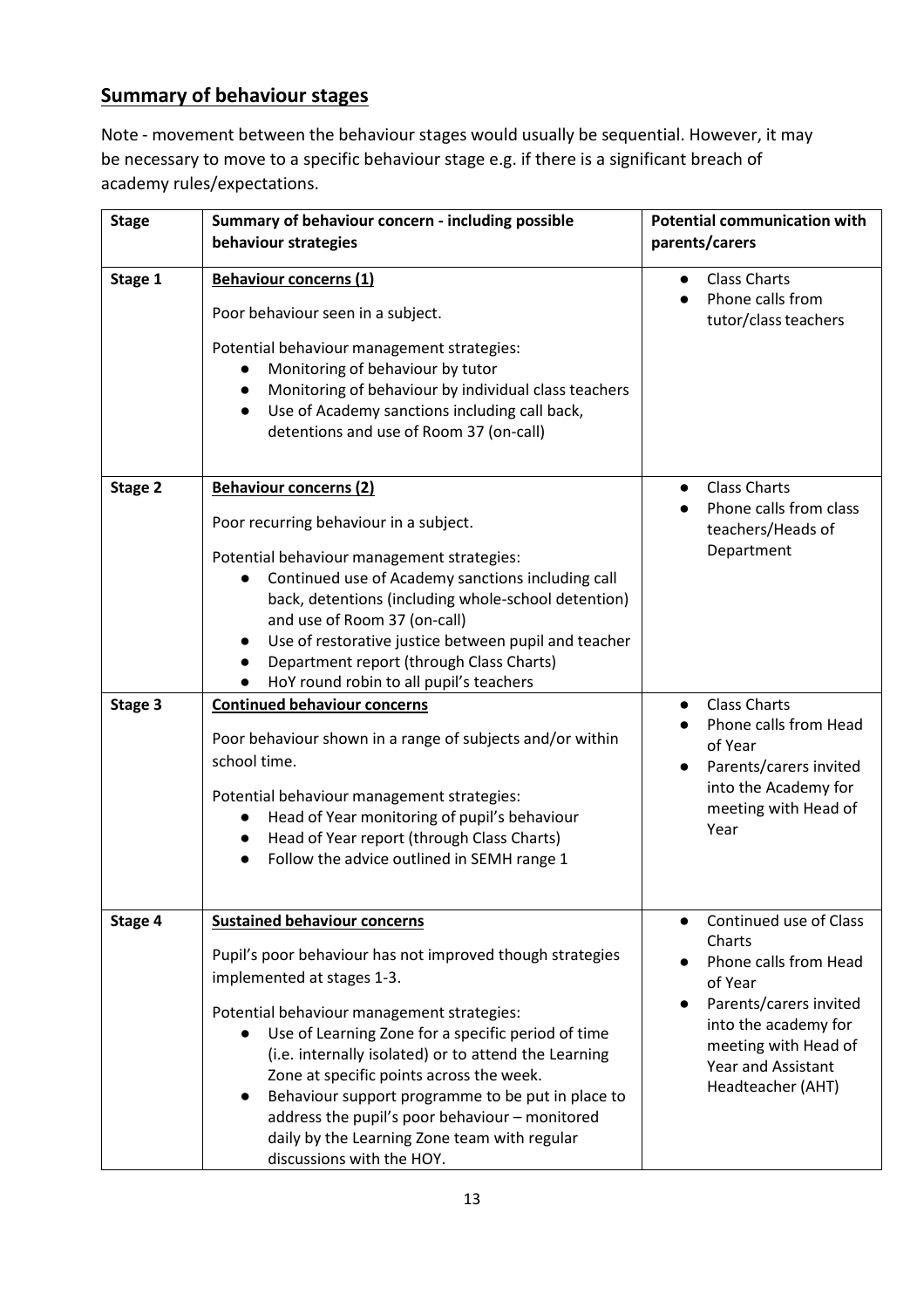|         | The use of internal suspension to Learning Zone or<br>$\bullet$<br>fixed term suspension to home for serious<br>behaviour incidents.                                                                                                                                                                                                                                                  |                                                                                                                   |
|---------|---------------------------------------------------------------------------------------------------------------------------------------------------------------------------------------------------------------------------------------------------------------------------------------------------------------------------------------------------------------------------------------|-------------------------------------------------------------------------------------------------------------------|
|         | Continue to follow the advice outlined in SEMH<br>range 1                                                                                                                                                                                                                                                                                                                             |                                                                                                                   |
| Stage 5 | <b>Pupil Support Plan</b>                                                                                                                                                                                                                                                                                                                                                             | Continued use of Class<br>$\bullet$                                                                               |
|         | Pupil's poor behaviour has still not improved through<br>strategies implemented at stages 1-4.                                                                                                                                                                                                                                                                                        | Charts<br>Parents/carers invited<br>into the academy for                                                          |
|         | Potential behaviour management strategies:<br>A personalised Pupil Support Plan is to be put in<br>place to address the pupil's poor behaviour. This<br>would be monitored daily by the HOY/AHT and<br>formally reviewed part way through the half term. A<br>Pupil Support Plan will run for half a term in the first<br>instance.<br>Follow the advice outlined in SEMH ranges 2-3. | meetings with Head of<br>Year and AHT to<br>discuss, review and<br>evaluate Pupil Support<br>Plan                 |
|         | The Pupil Support Plan may involve the following:<br>1:1 support and/or counselling<br>Support from the Learning Zone and their behaviour<br>support workers                                                                                                                                                                                                                          |                                                                                                                   |
|         | Participation in the school's Behaviour Resilience<br>$\bullet$<br>Programme<br>Introduction of a mentor<br>$\bullet$                                                                                                                                                                                                                                                                 |                                                                                                                   |
|         | Review of any special educational needs<br>$\bullet$<br>(consideration may be given to adding the pupil to<br>the SEN register)                                                                                                                                                                                                                                                       |                                                                                                                   |
|         | Involvement of an educational psychologist to<br>$\bullet$<br>consider if any learning needs have been missed<br>Consider changes to classes/sets<br>$\bullet$                                                                                                                                                                                                                        |                                                                                                                   |
|         | Referral to external agencies e.g. Behaviour Support<br>Service/Early Help<br>Consideration of a referral for a Local Authority Hub                                                                                                                                                                                                                                                   |                                                                                                                   |
|         | Assessment placement (a 6-week placement<br>designed to assess for any unmet needs).                                                                                                                                                                                                                                                                                                  |                                                                                                                   |
|         | Creation of a risk assessment<br>Continued use of internal suspension to Learning<br>Zone or fixed term suspension to home for serious<br>behaviour incidents.                                                                                                                                                                                                                        |                                                                                                                   |
|         | Pupils and parents/carers invited to the Local<br>$\bullet$<br>Academy Council Behaviour Panel with the<br>Headteacher and/or Deputy Headteacher (if there<br>are significant behavioural concerns or 10 or more                                                                                                                                                                      |                                                                                                                   |
|         | days of suspension in one term).                                                                                                                                                                                                                                                                                                                                                      | $\bullet$                                                                                                         |
| Stage 6 | <b>Alternative pathways</b><br>Pupil's poor behaviour has not improved through strategies<br>implemented at stage 5.                                                                                                                                                                                                                                                                  | Parents/carers and<br>pupil invited into the<br>academy to discuss<br>alternative pathways<br>with AHT and Deputy |
|         | Potential behaviour management strategies:<br>Pupil will take part in a 12 week managed move to<br>another local partner secondary school. This will                                                                                                                                                                                                                                  | Headteacher (DHT).                                                                                                |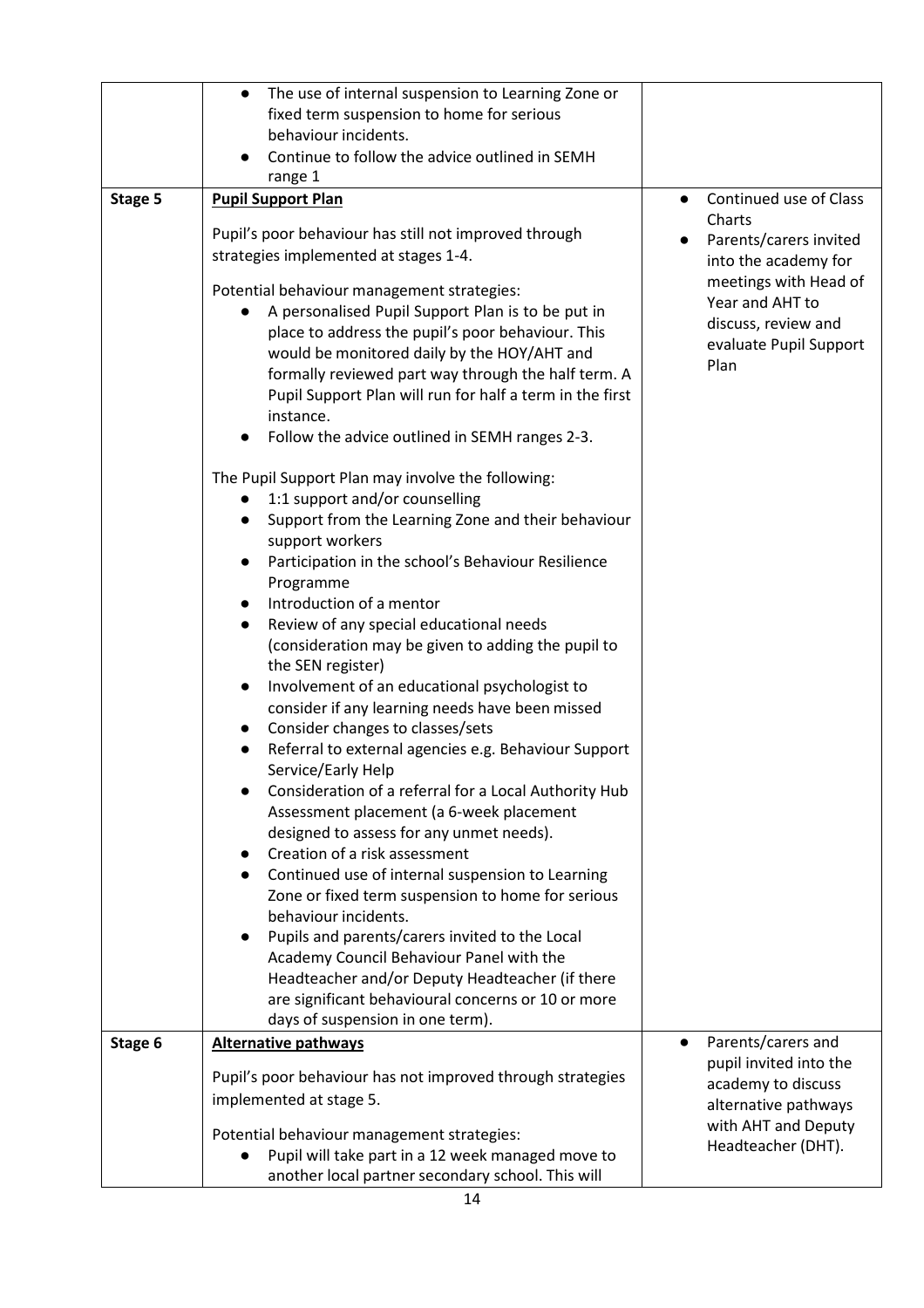|         | give the pupil the opportunity of a fresh start and                                                   | Parents/carers to      |
|---------|-------------------------------------------------------------------------------------------------------|------------------------|
|         | attempt to modify their poor behaviour.                                                               | attend meetings with   |
|         | A referral to be made to Sunderland Local                                                             | representatives from   |
|         | Authority's 'Vulnerable Pupils' Panel' to request a                                                   | other schools or       |
|         | placement in their Pupil Referral Unit (the Link                                                      | alternative provision. |
|         | School). This 12-week placement is designed to give                                                   |                        |
|         | further in-depth behaviour support can be put in                                                      |                        |
|         | place to try and modify the pupil's poor behaviour.                                                   |                        |
|         | A referral to be made for a placement at an<br>$\bullet$                                              |                        |
|         | alternative provision e.g. Beacon of Light. Designed                                                  |                        |
|         | to provide intensive support to address pupil's                                                       |                        |
|         | specific needs.                                                                                       |                        |
|         | Pupil and parents/carers invited to the Local                                                         |                        |
|         | Academy Council Behaviour Panel (if there are                                                         |                        |
|         | significant behavioural concerns or 10 or more days                                                   |                        |
|         | of suspension in one term).                                                                           |                        |
|         | Pupil and parents/carers invited to the Directors'<br>$\bullet$                                       |                        |
|         | Behaviour Panel to discuss poor behaviour (if more                                                    |                        |
|         |                                                                                                       |                        |
|         | than 15 days of suspension in one term) with the                                                      |                        |
|         | Headteacher and/or Deputy Headteacher.                                                                |                        |
|         | Continued use of internal suspension to Learning<br>$\bullet$                                         |                        |
|         | Zone or fixed term suspension to home for serious                                                     |                        |
|         | behaviour incidents.                                                                                  |                        |
|         | Follow the advice outlined in SEMH ranges 3-4.                                                        |                        |
|         | Consideration of commencing the ECHP process.                                                         |                        |
|         |                                                                                                       |                        |
| Stage 7 | <b>Risk of Permanent Exclusion</b>                                                                    | Parents/carers and     |
|         |                                                                                                       | pupil invited into the |
|         | There has been no significant improvement of the pupil's                                              | academy for meetings   |
|         | behaviour despite the strategies implemented during stage                                             | with DHT and/or        |
|         | 6.                                                                                                    | Headteacher (HT).      |
|         |                                                                                                       |                        |
|         | Potential behaviour management strategies:                                                            |                        |
|         | Continued application of the behaviour support                                                        |                        |
|         | strategies offered by the Academy                                                                     |                        |
|         | Parental/carer meetings with AHT, DHT and/or HT.                                                      |                        |
|         | Continued use of internal suspension to Learning                                                      |                        |
|         | Zone or fixed term suspension to home for serious                                                     |                        |
|         | behaviour incidents.                                                                                  |                        |
|         |                                                                                                       |                        |
|         | Pupil is permanently excluded from the Academy as a result                                            |                        |
|         | of persistent breaches of the Academy's Behaviour,                                                    |                        |
|         | Discipline, Suspension and Permanent Exclusion Policy and                                             |                        |
|         | consistent poor behaviour in line with DFE statutory                                                  |                        |
|         | guidance.                                                                                             |                        |
|         |                                                                                                       |                        |
|         | Note: a permanent exclusion might occur in response to one                                            |                        |
|         | serious breach of the Academy's Behaviour, Discipline,<br>Suspension, and Permanent Exclusion Policy. |                        |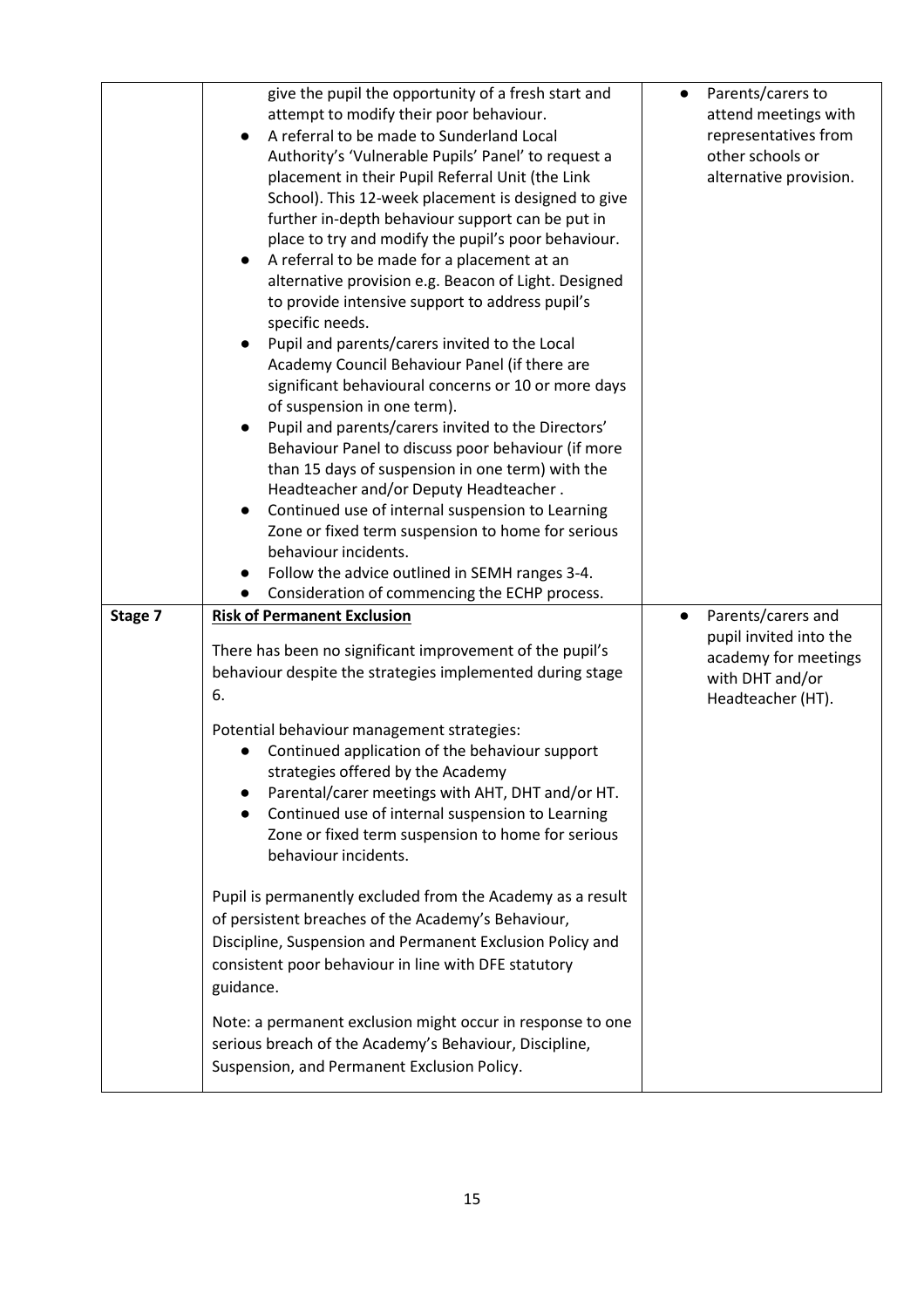## **Sanctions**

#### **What the law allows**

Teachers can discipline pupils whose conduct falls below the standard which could reasonably be expected of them. This means that if a pupil misbehaves, breaks an Academy expectation or fails to follow a reasonable instruction, the teacher can impose a sanction on that pupil. In our academy, we apply the core principle that any activity which disrupts the day to day smooth running of the Academy, or disrupts the effective learning and teaching of its pupils and staff would constitute a breach of expectations and therefore could incur an appropriate sanction.

To be lawful, the sanction (including detentions) should satisfy the following three conditions:

- 1. The decision to punish a pupil must be made by an appointed member of Academy staff or a member of staff authorised by the Headteacher or Executive Headteacher.
- 2. The decision to punish the pupil and the sanction itself must be made on the Academy premises or while the pupil is under the charge of the member of staff.
- 3. It must not breach any other legislation (for example in respect of disability, special educational needs, race and other equalities and human rights) and it must be reasonable in all the circumstances.

A sanction must be proportionate. In determining whether a sanction is reasonable, section 91 of the Education and Inspections Act 2006 says the penalty must be reasonable in all the circumstances and that account must be taken of the pupil's age, any special educational needs or disability they may have, and any religious requirements affecting them.

The Headteacher or Executive Headteacher may limit the power to apply particular sanctions to certain staff and/or extend the power to discipline to adult volunteers - for example to parents/carers who have volunteered to help on an Academy trip.

Corporal punishment is illegal in all circumstances.

Sanctions should be appropriate to meet the needs of the pupils and the Academy and this subsequently may require a referral to other agencies.

#### **Key points in relation to sanctions**

- All Staff have statutory authority to discipline pupils whose behaviour is unacceptable, who break the Academy rules or who fail to follow a reasonable instruction (Section 91 of the Education and Inspections Act 2006).
- These powers also apply to all paid staff at a level agreed by the Headteacher, Executive Headteacher and the Board of Directors, who have responsibility for pupils in the Academy or in a learning environment outside of the Academy.
- Teachers can discipline pupils at any time the pupil is in the Academy or elsewhere under the charge of a teacher or designated member of staff, including on Academy visits.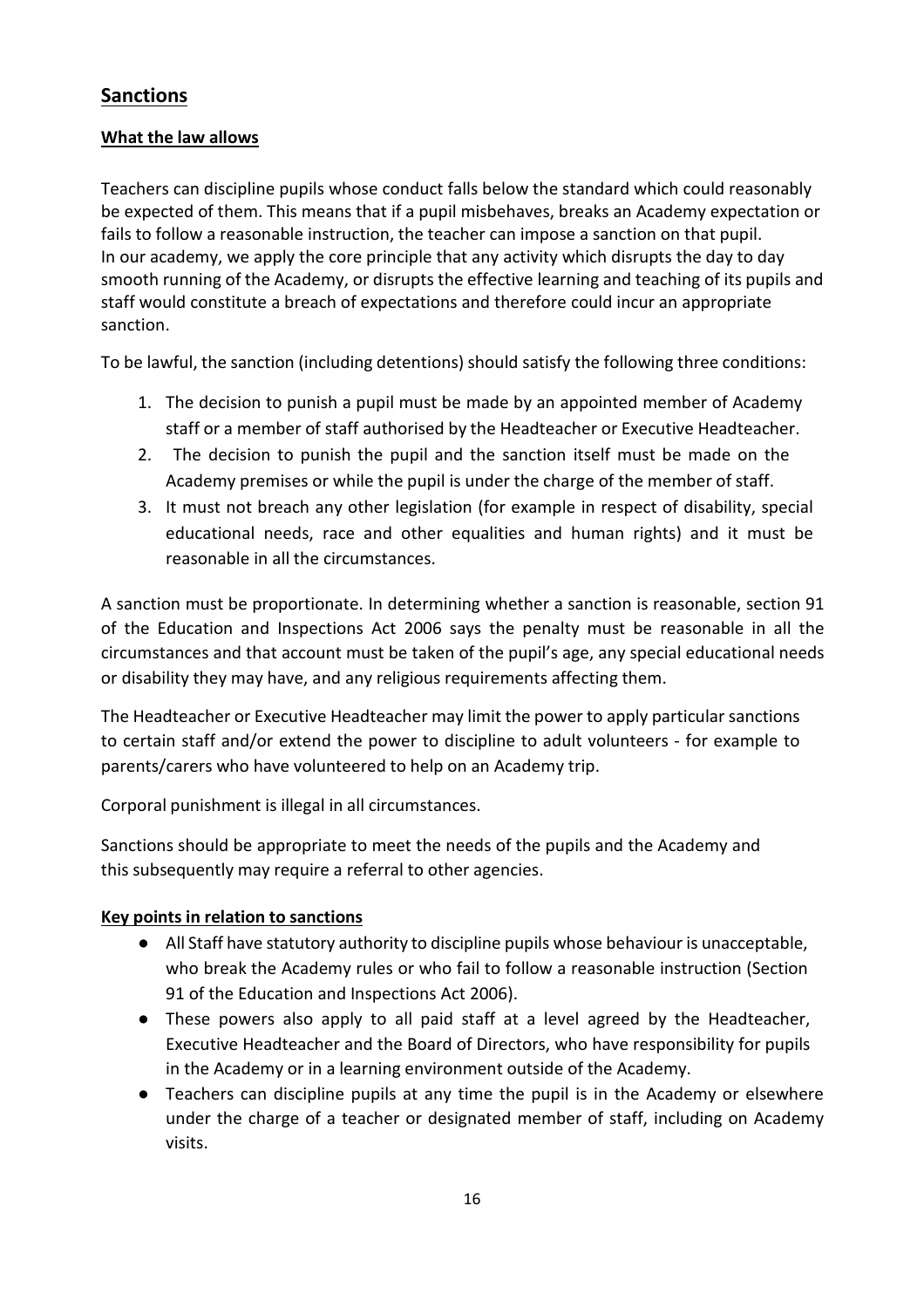- Teachers can also discipline pupils for misbehaviour outside of the Academy if appropriate. An example of this might be following a complaint about pupil behaviour on the way to or from the Academy, or as a result of something a pupil does over a weekend or holiday which in all reasonable circumstances is likely to bring the Academy into disrepute.
- Teachers have a specific legal power to impose detentions inside or outside of Academy hours e.g. break time, lunchtime, before or after school, including detentions at weekends or holidays.
- The Academy staff can confiscate pupils' property where appropriate. Academy staff can seize any prohibited item found as a result of a search. They can also seize any item, however found, which they consider harmful or detrimental to Academy discipline. Common law powers to search mean that Academy staff can search pupils with their consent for any item.

#### **Negative behaviour which will lead to a sanction**

● Not following the Academy's expectations outlined above

This may include the following examples:

- No homework
- Off task / distracted / talking
- Misuse of Academy equipment
- Failure to follow instructions
- Out of seat
- Pushing or shoving in corridors/queues
- Derogatory or inappropriate language
- Inappropriate behaviour at break and lunch time
- Rude and disrespectful behaviour towards staff

It may also include the following more serious negative behaviour leading to more severe punishment:

- Damage to Academy property
- Swearing at or threatening a member of staff
- Behaviour likely to endanger another individual
- Misuse of fire alarm, including misuse of the fire detection system and equipment
- Pupil found in possession of any controlled or banned substance
- Pupil found in possession of an offensive weapon or item
- Failure to adhere to the Academy's anti bullying policy
- Intimidating or threatening behaviour
- Absconding from the school site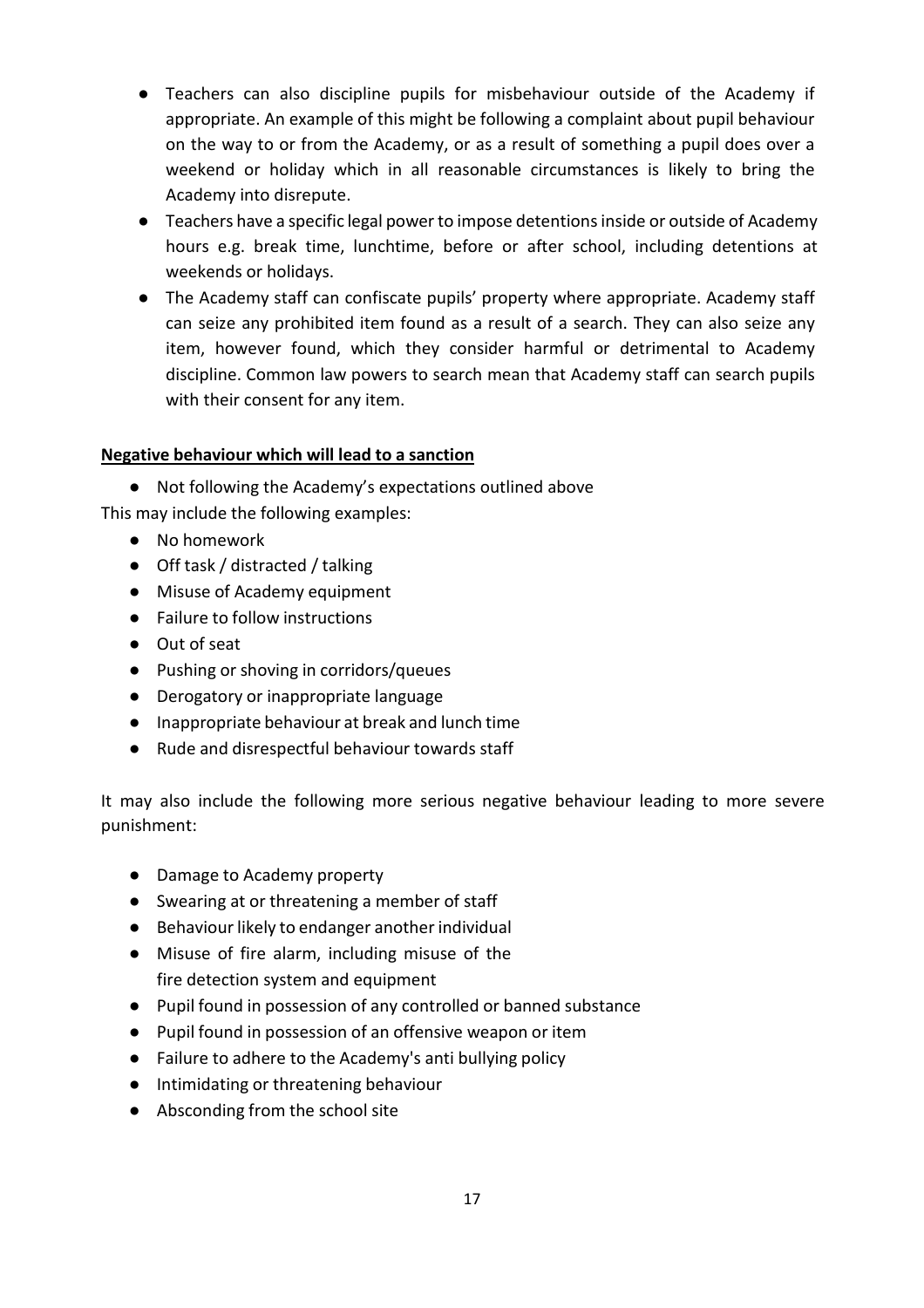## **Detention**

#### **What the law allows**

Teachers have a legal power to put pupils (on the roll of their Academy) in detention.

In our Academy, we will use call backs and detention both inside Academy hours, as well as outside Academy hours as a strategy to modify unwanted pupil behaviours.

The times outside normal Academy hours when detention can be given (the 'permitted day of detention') include:

- 1. Any school day where the pupil does not have permission to be absent.
- 2. Weekends except the weekend preceding or following the half term break.
- 3. Non-teaching days usually referred to as 'training days', 'INSET days' or 'non-contact days'.

The Headteacher and Executive Headteacher have decided that any member of staff employed by the Academy has the right to issue a detention to a pupil, and the power to ensure that this detention is carried out.

#### **Things to consider about detentions**

- Parental/carer consent is not legally required for detentions (although it would be considered to be good practice to have partnership with parents/carers).
- As with any sanction, a member of staff must act reasonably when imposing a detention. A punishment must be proportionate. In determining whether a punishment is reasonable section 91 of the Education and Inspections Act 2006 says the penalty must be reasonable in all the circumstances, and that account must be taken of the pupil's age, any special educational needs or disability they may have and any religious requirements affecting them.
- With lunchtime detentions, staff should ensure that pupils are still able and have a reasonable time to eat, drink and use the toilet. Staff may decide to supervise pupils in detention over the duration of the lunchtime period. This is acceptable as long as the pupil is able to carry out the functions described above.

#### **Detentions outside Academy hours**

Academy staff should not issue a detention where they know that doing so would compromise a child and/or adult's safety.

When ensuring that a detention outside academy hours is reasonable, staff issuing the detention should consider the following points:

- Whether the detention is likely to put the pupil or member of staff at risk.
- Whether the pupil has known caring responsibilities which mean that without notice the detention would be unreasonable.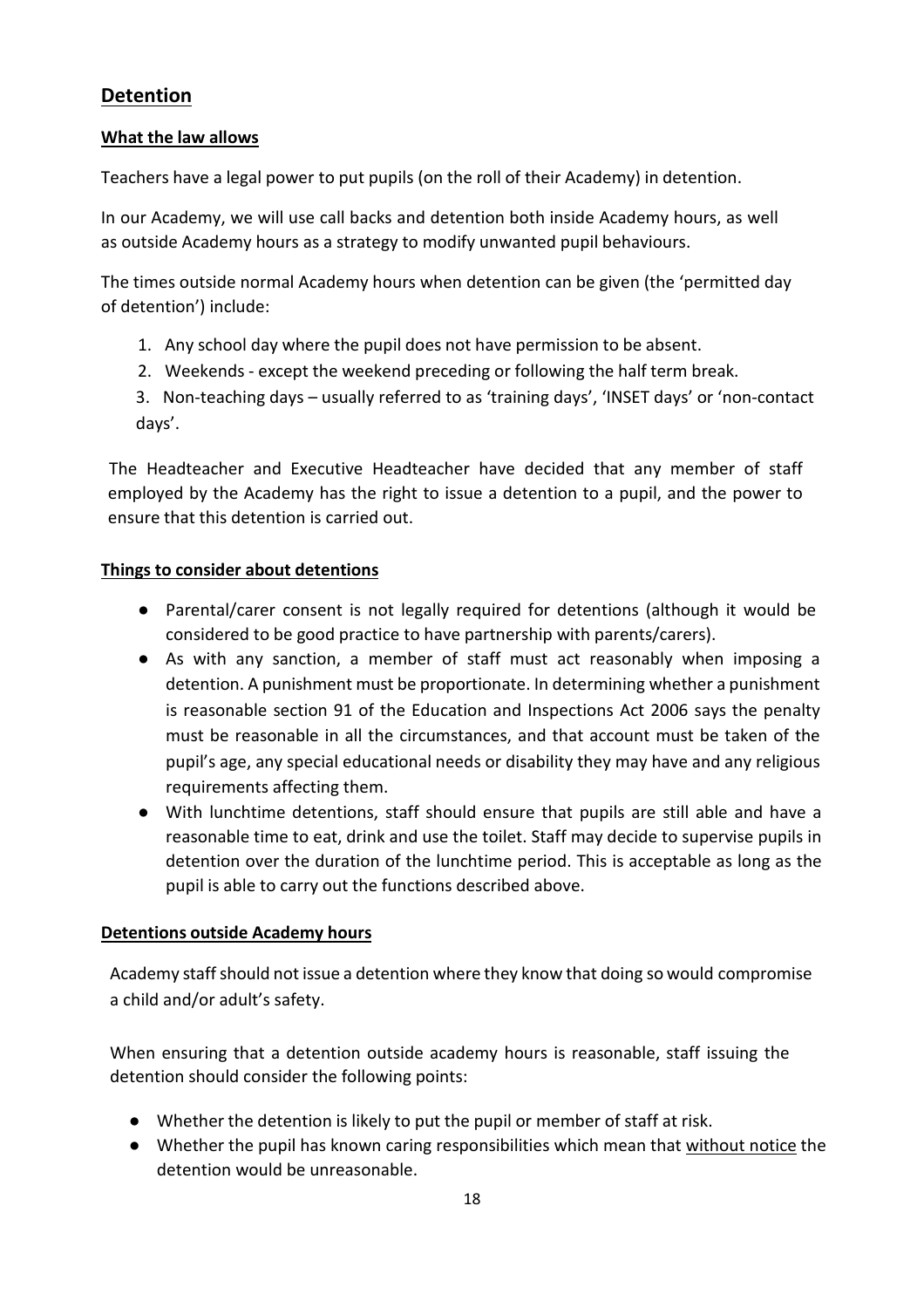- Whether the parents/carers ought to be informed of the detention. In many cases it will be necessary to do so, but this will depend on the circumstances. For instance, notice may not be necessary for a short after school detention where the pupil can get home safely.
- Whether suitable travel arrangements can be made by the parent/carer for the pupil. It does not matter if making these arrangements is inconvenient for the parent/carer.
- In considering sanctions, safeguarding the pupil and member of staff is paramount.

#### **Suspensions to home**

In relation to suspensions the Academy uses the statutory guidance 'Exclusion from maintained schools, academies and pupil referral units in England' produced by the Department for Education in September 2017. Please see the document links at the end of this policy for where this document can be found. (Note – the language has now changed – the term 'suspension' is now used in relation to 'exclusion to home.')

Whenever possible the Venerable Bede Church of England Academy attempts to not suspend pupils to home. As a Christian academy we are inclusive in our approach of valuing all pupils and attempt to address behavioural issues within the academy where possible. Great emphasis is placed on the use of the Academy's Learning Zone. This provides an opportunity for some pupils to spend time with behaviour support workers to address their behaviour and to consider strategies to help regulate their behaviour. Therefore, some pupils may be internally isolated to the academy's Learning Zone as opposed to being suspended to home for a fixed period of time.

If there are significant behavioural concerns, or a pupil receives 10 days of suspension within one term, the pupil and parents/carers will be invited to the Local Academy Council Behaviour Panel, usually made up of 2 or 3 academy council members. The panel will discuss with the pupil and parents/carers the behavioural issues, consider the reasons and consider what further, supportive improvement strategies can be put in place. The Headteacher and/or the Deputy Headteacher will be invited to attend also. If a pupil then continues to pose significant behavioural concerns, or they receive more than 15 days of suspension within one term, the pupil and parents/carers will be invited to the Directors' Behaviour Panel, usually made up of 2 or 3 directors. The panel will review the pupil's behaviour record and will emphasise how the current behaviours are putting the pupil at risk of permanent exclusion.

A pupil may be suspended to home either for a **fixed period** (for example, a morning, afternoon, whole day or up to 5 days, with a maximum of 45 school days in a single academic year), or **permanently** excluded from the academy.

Whenever the Academy suspends or permanently excludes a pupil we will:

- notify parents/carers of the period of the suspension and the reason(s) for it.
- provide parents/carers with the following information in writing:
	- the reason(s) for the suspension or permanent exclusion;
	- the period of a fixed-period suspension or, for a permanent exclusion, the fact that it is permanent;
	- parents'/carers' right to make representations about the suspension or permanent exclusion to the governing board (in line with the requirements set out in paragraphs 52 to 60) and how the pupil may be involved in this;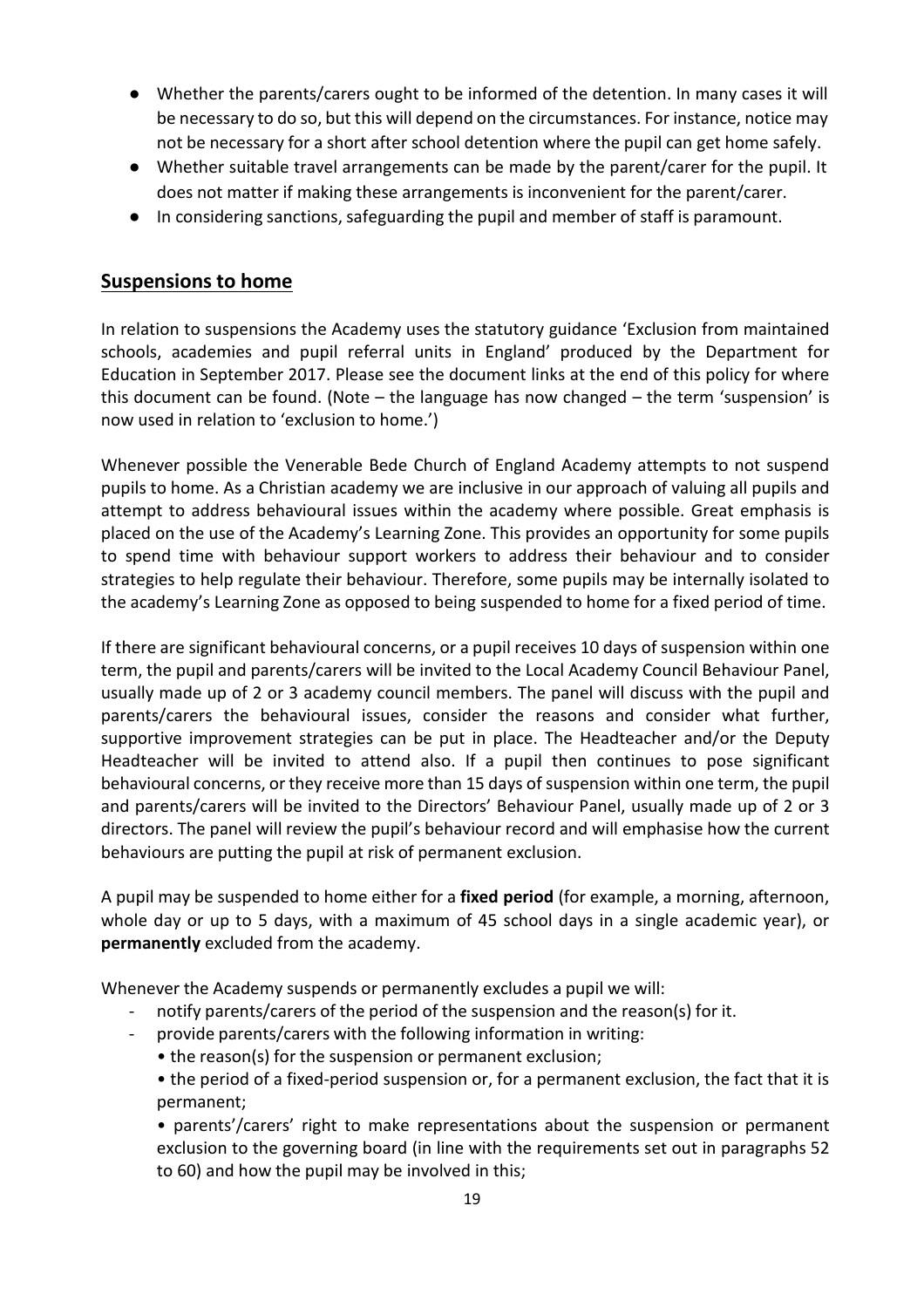• how any representations should be made; and

• where there is a legal requirement for the governing board to consider the suspension or permanent exclusion, that parents/carers have a right to attend a meeting, to be represented at that meeting (at their own expense) and to bring a friend and

• Where a suspended pupil is of compulsory school age the head teacher must also notify the pupil's parents/carers of the days on which they must ensure that the pupil is not present in a public place at any time during academy hours.

A decision to suspend a pupil for a fixed period of time should only be taken:

• in response to a serious breach of the academy's Behaviour, Discipline, Suspension and Permanent Exclusion Policy

A decision to exclude a pupil permanently should only be taken:

• in response to a serious breach or persistent breaches of the Academy's Behaviour, Discipline, Suspension, and Permanent Exclusion Policy; AND

• where allowing the pupil to remain in the Academy would seriously harm the education or welfare of the pupil or others in the Academy.

Upon returning from a fixed period suspension:

- All pupils will spend a period of time in the Academy's onsite Learning Zone. Time will be spent with behaviour support workers discussing the reasons for the suspension and strategies to move forward using a restorative justice approach.
- Parents/carers will be invited into school for a reintegration meeting. This will be held with key members of pastoral staff (for example, Head of Year, Assistant Headteacher, Deputy Headteacher or Headteacher). The purpose of this meeting is to discuss what led to the suspension and what strategies can be put in place to prevent any further behavioural issues.
- A range of behavioural strategies may need to be applied to a pupil. This could include, for example, being placed on report, the creation of a Pupil Support Plan, the allocation of a mentor, referrals to external agencies to provide further support or the consideration of a managed move to another school.

## **Searching pupils**

Academy staff can search a pupil for any item if the pupil agrees to this action when asked. If a member of staff suspects a pupil has a banned item in his/her possession, they can instruct the pupil to turn out his or her pockets, bag or locker. If the pupil refuses, then the member of staff would use the academy's on-call system. A pupil refusing to co-operate with such a search raises the same kind of issues as where a pupil refusesto stay in a detention or refusesto stop any other unacceptable behaviour when instructed by a member of staff – in such circumstances the pupil would receive a punishment, which would be discussed with their parents/carers.

The Headteacher, Executive Headteacher and authorised staff have a statutory power to search pupils or their possessions **without consent,** where they have reasonable grounds to suspect the pupil may have a prohibited item(s). Where possible, these searches would be completed by members of the Senior Leadership Team. Prohibited items include: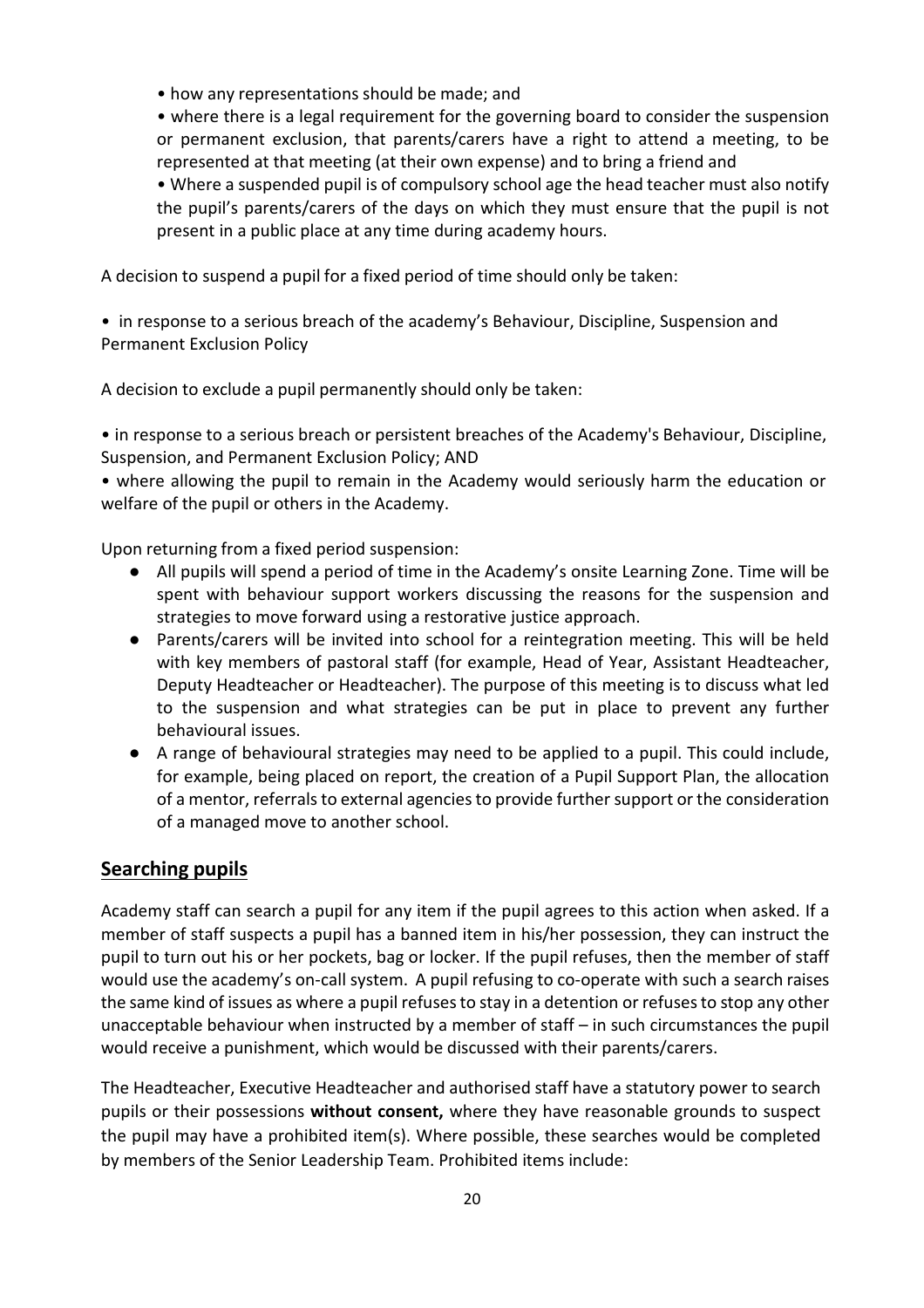- Knives or weapons
- Alcohol
- Illegal drugs
- Substances that mimic the effects of illegal drugs, for example legal highs
- Stolen items
- Cigarettes tobacco and cigarette papers
- E-cigarettes
- Fireworks
- Pornographic images
- Any article that the member of staff reasonably suspects has been, or is likely to be, used to commit an offence, or to cause personal injury to, or damage to property
- Any item banned by the Academy rules which has been identified in the rules as an item which may be searched for

## **Process of the search:**

Where possible, the member of staff will be the same sex as the pupil being searched; and there must be a witness (also a staff member) and, if possible, they should be the same sex as the pupil being searched.

However, there is a limited exception to this rule. Members of staff can carry out a search of a pupil of the opposite sex to them and/or without a witness present, but only where they reasonably believe that there is a risk that serious harm will be caused to a person if they do not conduct the search immediately and where it is not reasonably practicable to summon another member of staff.

## **Confiscating**

School staff can seize any prohibited item found as a result of a search. They can also seize any item, they consider harmful or detrimental to school discipline. Any weapons, or items which are evidence of an offence, will be passed on to the police, once they have been informed.

More detailed advice on confiscation and what must be done with prohibited items found as a result of a search is provided in the DfE document (see ["Screening,](https://assets.publishing.service.gov.uk/government/uploads/system/uploads/attachment_data/file/674416/Searching_screening_and_confiscation.pdf) Searching and Confiscation - advice for [headteachers,](https://assets.publishing.service.gov.uk/government/uploads/system/uploads/attachment_data/file/674416/Searching_screening_and_confiscation.pdf) staff and governing bodies")

## **Discriminatory behaviour**

It is against the law to discriminate against someone because of characteristics deemed 'protected characteristics.' This includes discriminating against someone because of their age, sex, disability, race, religion or belief, sexual orientation, gender reassignment, marriage and civil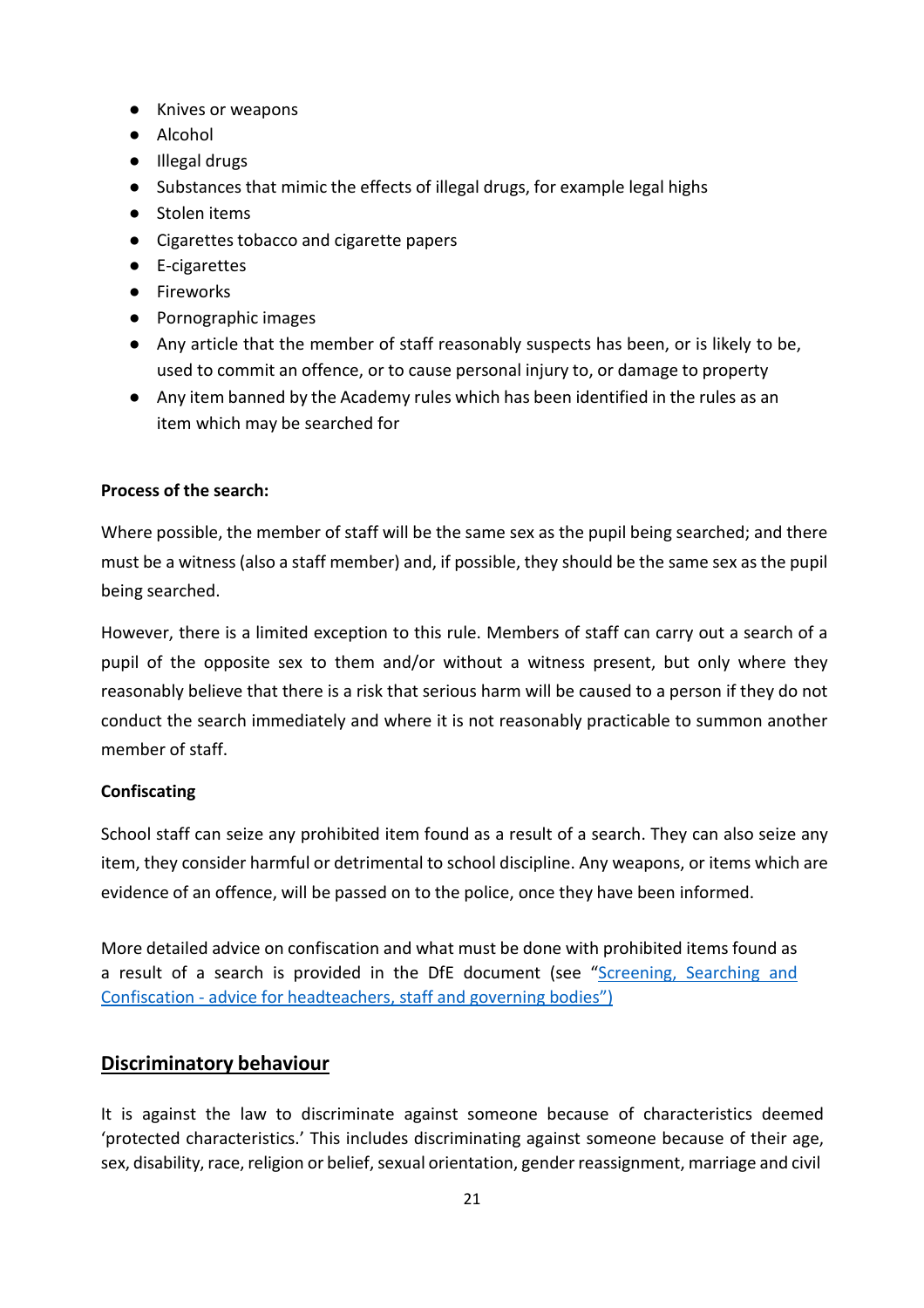partnership and pregnancy and maternity. Staff will deal promptly with any incidents related to the discrimination of protected characteristics. These incidents will be reported to a senior member of staff and recorded in accordance with Academy recording systems. There is a need to monitor any discriminatory behaviour or incidents which occur in the Academy to get a full picture of the frequency and nature of these incidents and measure the effectiveness of the methods used by the Academy in responding to all hate incidents.

All incidents of discriminatory behaviour (linked to the categories outlined above) will be dealt with according to the sanctions outlined in this policy. Discriminatory behaviour or language will not be tolerated at the Venerable Bede CE Academy.

## **Pupils' conduct outside the Academy gates – Teachers' powers**

#### **What the law allows**

Teachers have a statutory power to discipline pupils for misbehaving outside of the Academy premises. Section 89(5) of the Education and Inspections Act 2006 gives head teachers a specific statutory power to regulate pupils' behaviour in these circumstances "to such extent as is reasonable."

The Academy's behaviour policy should set out what the Academy will do in response to all noncriminal bad behaviour and bullying which occurs anywhere off the Academy premises which is witnessed by a staff member or reported to the Academy, including the punishments that will be imposed on pupils. This must be read in conjunction with the Academy anti-bullying policy.

#### **Subject to the Academy's Behaviour, Discipline, Suspension and Permanent Exclusion Policy, the teacher may discipline a pupil for any misbehaviour when the child is:**

- Taking part in any school-organised or Academy-related activity or travelling to or from the Academy.
- Is in Academy uniform, no matter when or where.
- Has been identified by a parent/carer or other adult as attending the Academy and is then involved in poor or antisocial behaviour which is likely to bring the Academy into disrepute.

## **Power to use reasonable force**

The legal provisions on Academy discipline also provides members of staff with the power to use reasonable force to prevent pupils committing an offence, injuring themselves or others, or damaging property, and to maintain good order and discipline in the classroom.

Separate advice is available in "Use of [Reasonable](https://assets.publishing.service.gov.uk/government/uploads/system/uploads/attachment_data/file/444051/Use_of_reasonable_force_advice_Reviewed_July_2015.pdf) Force - advice for Academy leaders, staff and [governing](https://assets.publishing.service.gov.uk/government/uploads/system/uploads/attachment_data/file/444051/Use_of_reasonable_force_advice_Reviewed_July_2015.pdf) bodies"

Academies cannot use force as a punishment, it would always be unlawful to use force as a punishment.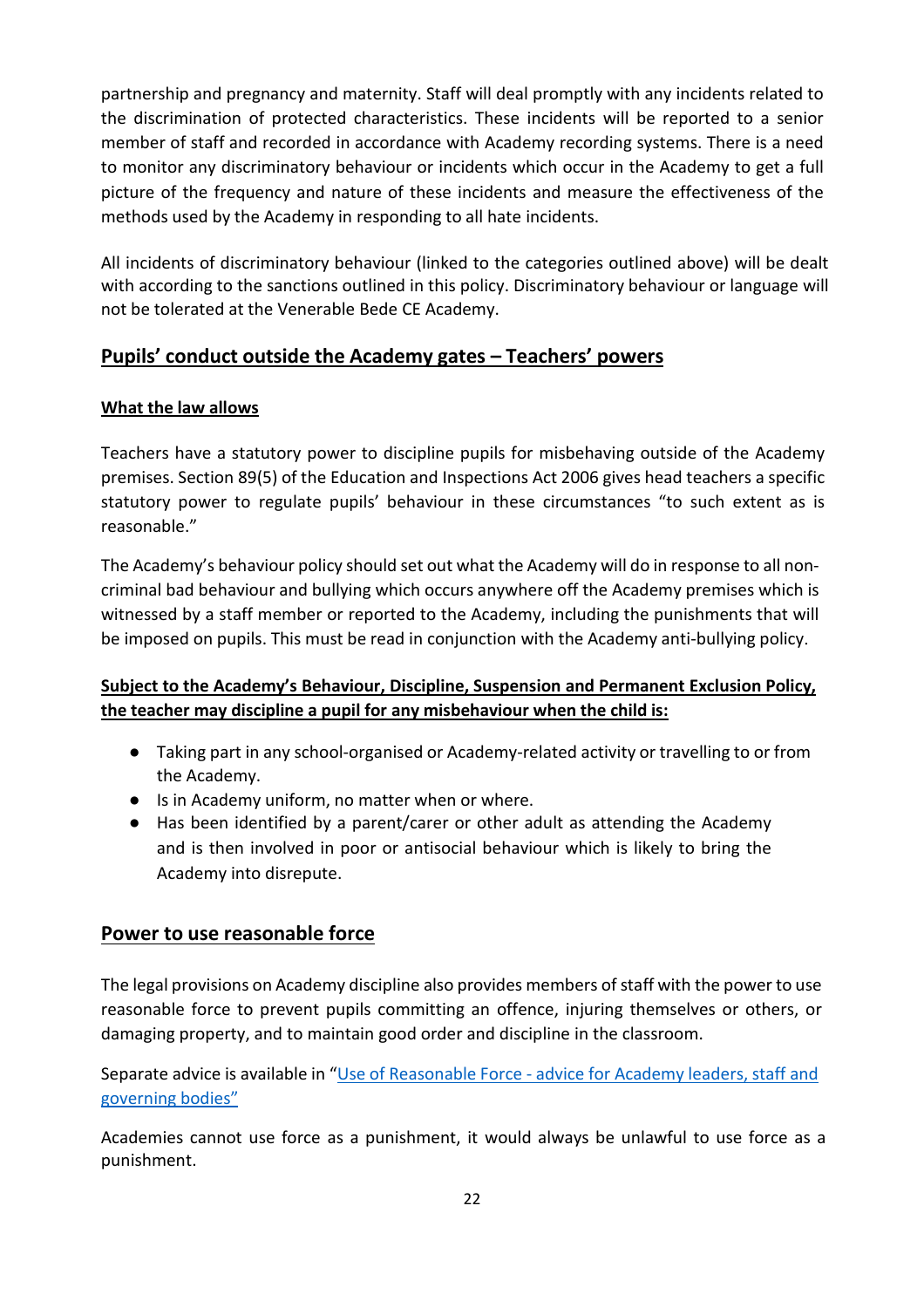#### **What is reasonable force?**

- The term 'reasonable force' covers the broad range of actions used by most teachers at some point in their career that involve a degree of physical contact with pupils.
- Force is usually used either to control or restrain. This can range from guiding a pupil to safety by the arm through to more extreme circumstances such as breaking up a fight or where a pupil needs to be restrained to prevent violence or injury.
- 'Reasonable in the circumstances' means using no more force than is needed.
- Reasonable force would generally be used to control pupils and to restrain them. Control means either passive physical contact, such as standing between pupils or blocking a pupil's path, or active physical contact such as leading a pupil by the arm out of a classroom.
- Restraint means to hold back physically or to bring a pupil under control. It would typically be used in more extreme circumstances, for example when two pupils are fighting and refuse to separate without physical intervention.
- Academy staff will always try to avoid acting in a way that might cause injury, but in extreme casesit may not always be possible to avoid injuring the pupil.

#### **Who can use reasonable force?**

- In England, all members of Academy staff have a legal powerto use reasonable force.
- This power applies to any member of staff at the Academy. It can also apply to people whom the Headteacher has temporarily put in charge of pupils such as unpaid volunteers or parents/carers accompanying pupils on an Academy organised visit.

#### **Reasonable force could be used to prevent pupils from:**

- Hurting themselves or others, from damaging property, or from causing disorder.
- Remove disruptive children from the classroom where they have refused to follow an instruction to do so.
- Prevent a pupil behaving in a way that disrupts an Academy event, trip or visit.
- Prevent a pupil leaving the classroom where allowing the pupil to leave would risk their safety or lead to behaviour that disrupts the behaviour/ learning of others.
- Prevent a pupil from attacking a member of staff or another pupil, or for example to stop a fight in the playground.
- Restrain a pupil at risk of harming themselves or others through physical outbursts.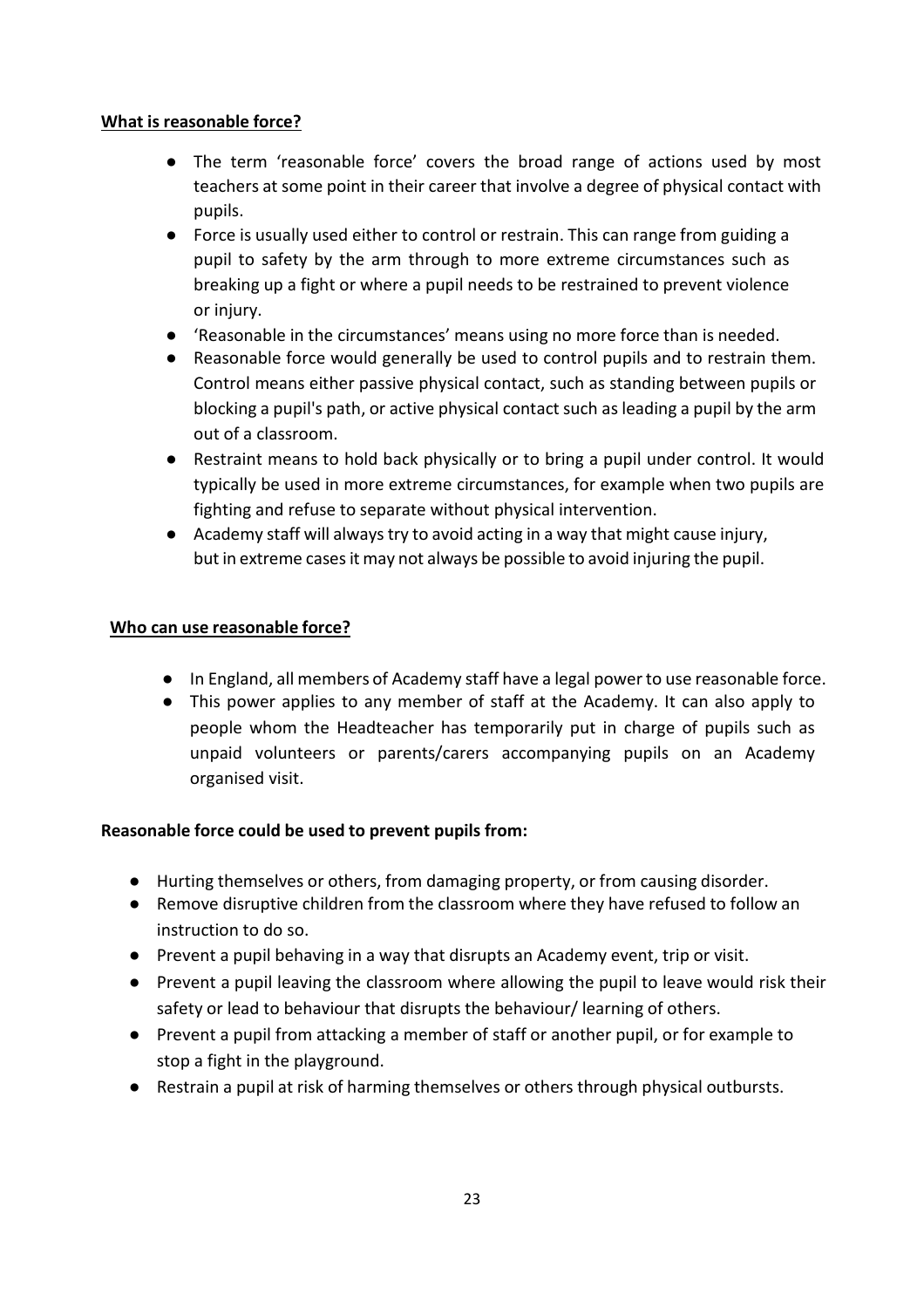The decision on whether or not to physically intervene is down to the professional judgement of the staff member concerned and will always depend on the individual circumstances. The Academy would never expect its staff to act in such a way which would place them in danger.

## **Staff Training**

Some key senior staff have received appropriate training in the use of reasonable force and restraint using Positive Handling. Where possible, the expectation is that staff will exhaust all behavioural management strategies before they physically intervene. Where and when there is time, the physical interventions should be viewed as a "last resort option".

It needs to be understood that any member of staff may need to use reasonable force or restraint, depending on the circumstances. There is the expectation that any member of staff will always act in line with their "duty of care" to ensure the safety of pupils and staff alike, whilst always having due regard for their own personal safety.

This legislation relates to the Education Act 1996, School Standards and Framework Act 1998, Education Act 2002, Education and Inspections Act 2006, Education Act 2011, Children Act 1989 – revised 2004.

All teaching-based staff will receive regular training in relation to the Behaviour, Discipline, Suspension, and Permanent Exclusion Policy (as well as all new staff when they join the Academy). This is supplemented by update training throughout the academic year.

**Reviewed: September 2021**

**Ratified by: Executive Headteacher**

**Date of next review: September 2022**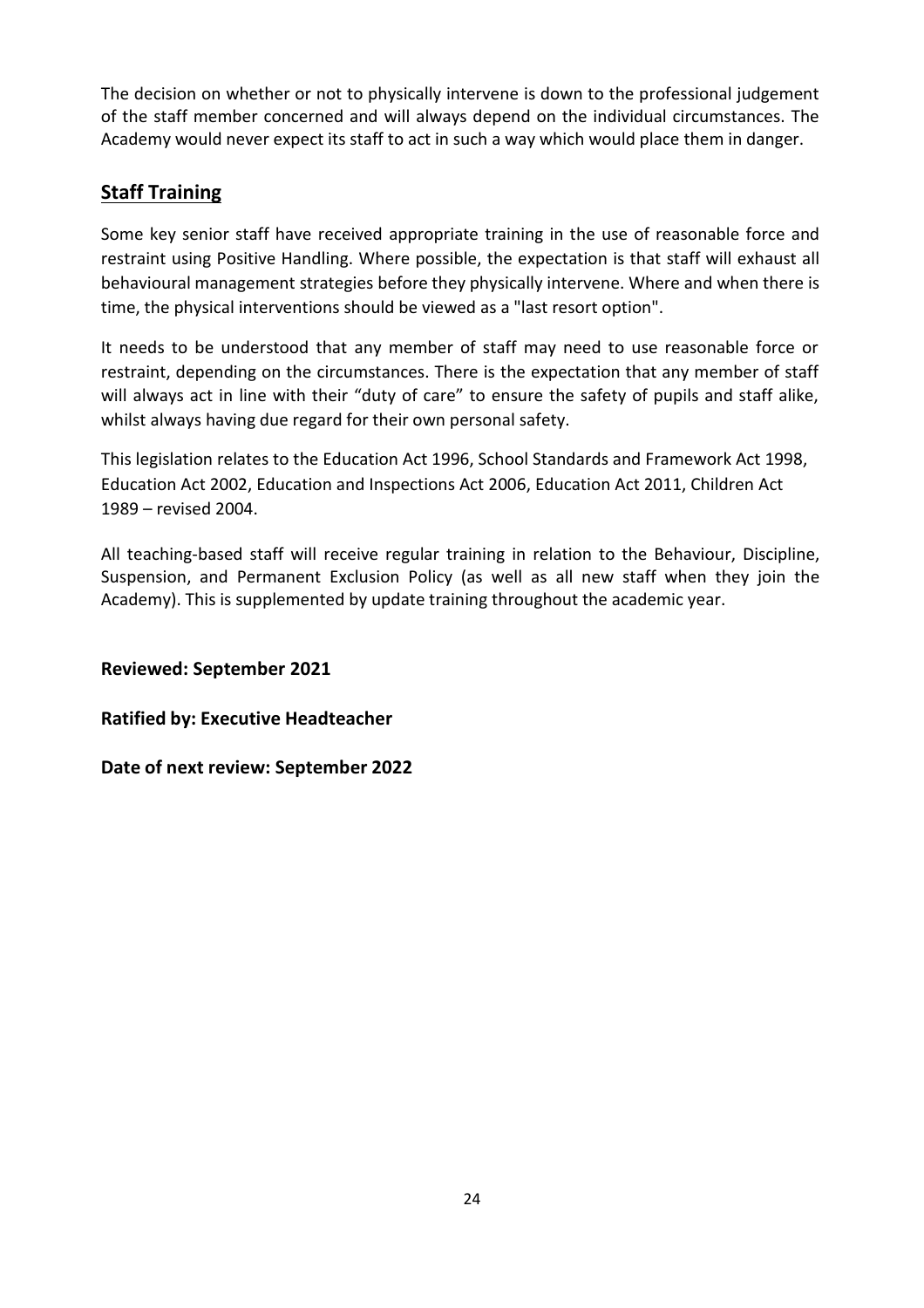## **Useful links to government documents used to inform this policy**

#### **Behaviour and Discipline in schools**

[https://assets.publishing.service.gov.uk/government/uploads/system/uploads/attachment\\_dat](https://assets.publishing.service.gov.uk/government/uploads/system/uploads/attachment_data/file/488034/Behaviour_and_Discipline_in_Schools_-_A_guide_for_headteachers_and_School_Staff.pdf) [a/file/488034/Behaviour\\_and\\_Discipline\\_in\\_Schools\\_-](https://assets.publishing.service.gov.uk/government/uploads/system/uploads/attachment_data/file/488034/Behaviour_and_Discipline_in_Schools_-_A_guide_for_headteachers_and_School_Staff.pdf) A guide for headteachers and School Staff.pdf

#### **Searching, screening and confiscation**

[https://assets.publishing.service.gov.uk/government/uploads/system/uploads/attachment\\_dat](https://assets.publishing.service.gov.uk/government/uploads/system/uploads/attachment_data/file/674416/Searching_screening_and_confiscation.pdf) [a/file/674416/Searching\\_screening\\_and\\_confiscation.pdf](https://assets.publishing.service.gov.uk/government/uploads/system/uploads/attachment_data/file/674416/Searching_screening_and_confiscation.pdf)

#### **Use of Reasonable Force**

[https://assets.publishing.service.gov.uk/government/uploads/system/uploads/attachment\\_dat](https://assets.publishing.service.gov.uk/government/uploads/system/uploads/attachment_data/file/444051/Use_of_reasonable_force_advice_Reviewed_July_2015.pdf) a/file/444051/Use of reasonable force advice Reviewed July 2015.pdf

**Exclusion from maintained schools, Academies and pupil referral units in England** <https://www.gov.uk/government/publications/school-exclusion>

#### **Guidance for full opening: schools (updated July 2021)**

[https://www.gov.uk/government/publications/actions-for-schools-during-the-coronavirus](https://www.gov.uk/government/publications/actions-for-schools-during-the-coronavirus-outbreak/guidance-for-full-opening-schools)[outbreak/guidance-for-full-opening-schools](https://www.gov.uk/government/publications/actions-for-schools-during-the-coronavirus-outbreak/guidance-for-full-opening-schools)